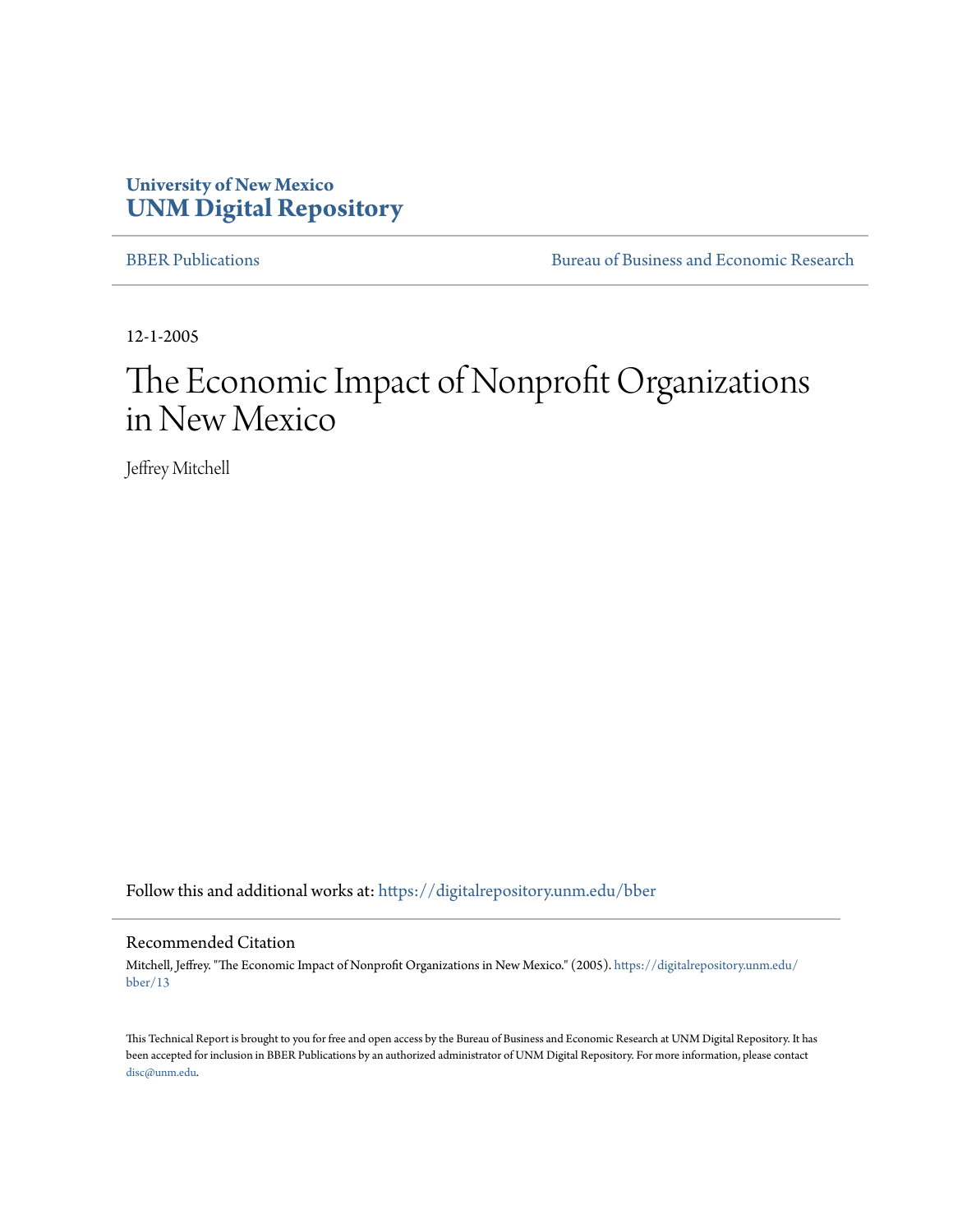# **THE ECONOMIC IMPACT OF NONPROFIT ORGANIZATIONS IN NEW MEXICO**

Sponsored by NGO-NEW MEXICO and THE NEW MEXICO ASSOCIATION OF GRANTMAKERS

\* \* \*

Underwritten by

THE DANIELS FUND HEALTH INSURANCE ALLIANCE PNM **QWEST** SANTA FE COMMUNITY FOUNDATION UNITED WAY OF SANTA FE COUNTY

December 2005

UNIVERSITY OF NEW MEXICO BUREAU OF BUSINESS AND ECONOMIC RESEARCH



ot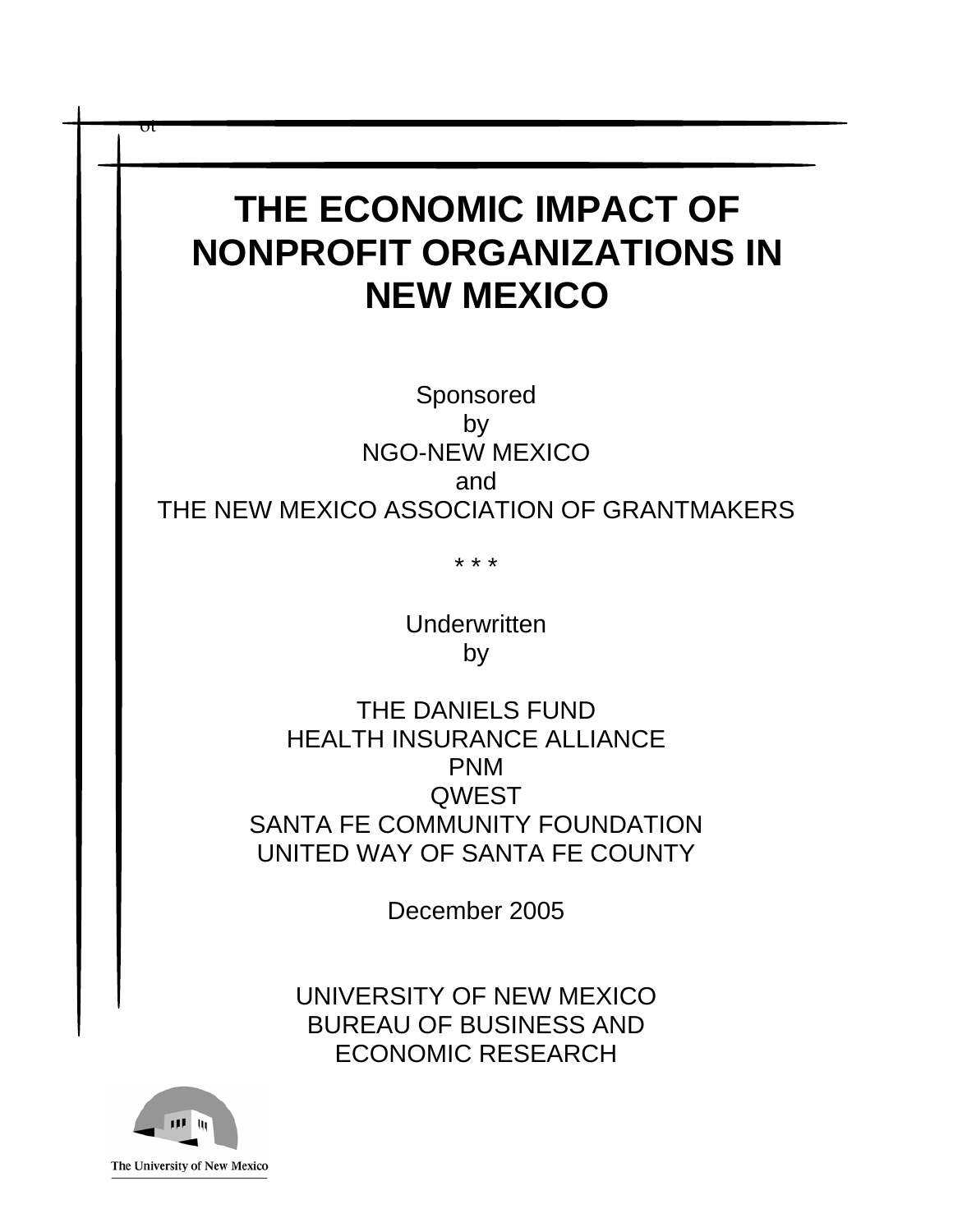# **THE ECONOMIC IMPACT OF NONPROFIT ORGANIZATIONS IN NEW MEXICO**

Dr. Jeffrey Mitchell

with Preamble by M. Carlota Baca, Ph.D., Executive Director, New Mexico Association of Grantmakers and Anne Hays Egan, Consultant to NGO New Mexico

December 2005

UNIVERSITY OF NEW MEXICO BUREAU OF BUSINESS AND ECONOMIC RESEARCH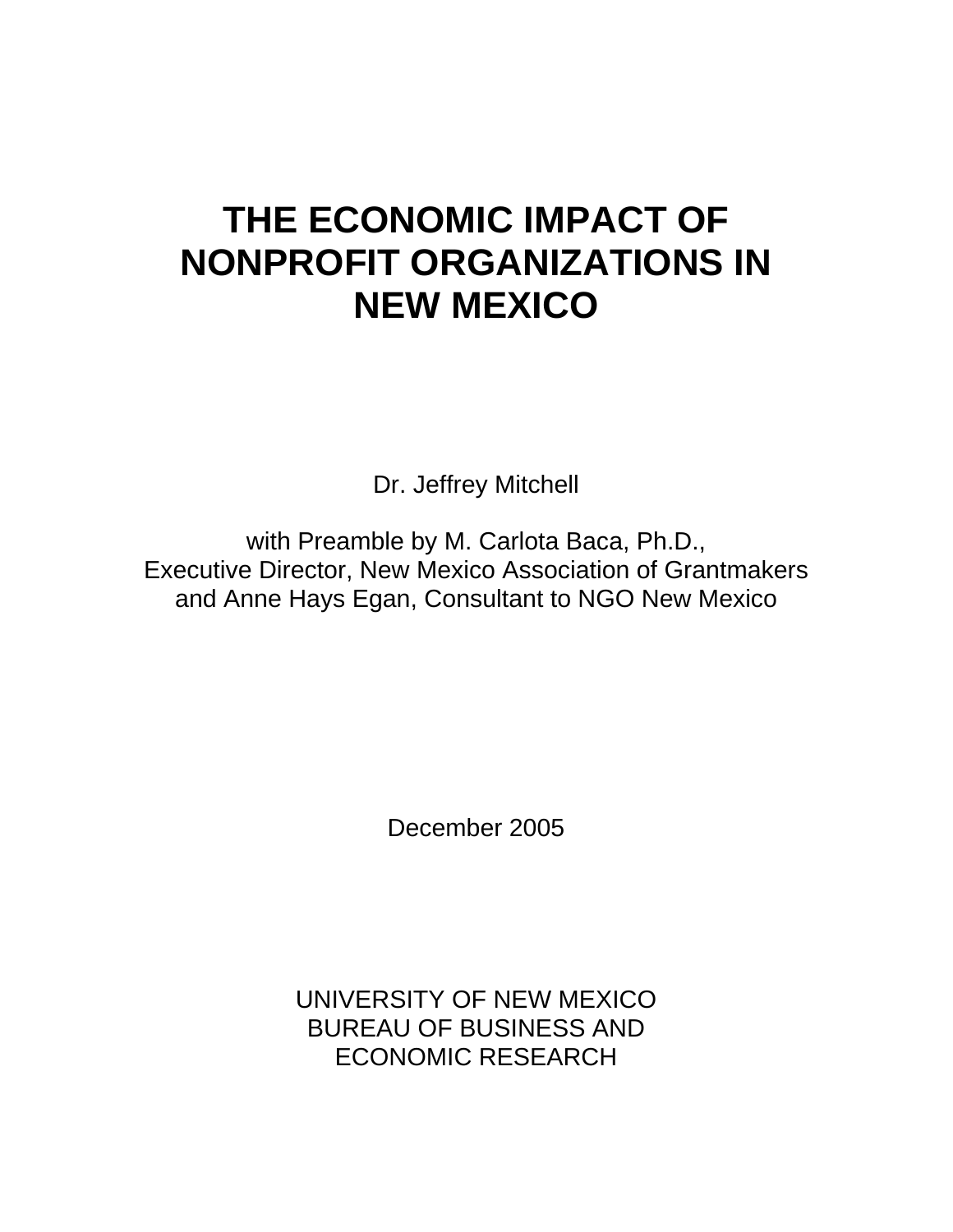# **TABLE OF CONTENTS**

| 1. THE ECONOMIC CONTRIBUTION OF NONPROFIT BUSINESSES TO |  |
|---------------------------------------------------------|--|
|                                                         |  |
| 3. NONPROFIT ORGANIZATIONS BRING OUTSIDE FUNDS INTO THE |  |
|                                                         |  |
| 5. NEW MEXICO'S NONPROFIT ORGANIZATIONS BY COUNTY  8    |  |
|                                                         |  |
| APPENDIX A: SOURCE OF DATA AND COVERAGE WITHIN THE      |  |
|                                                         |  |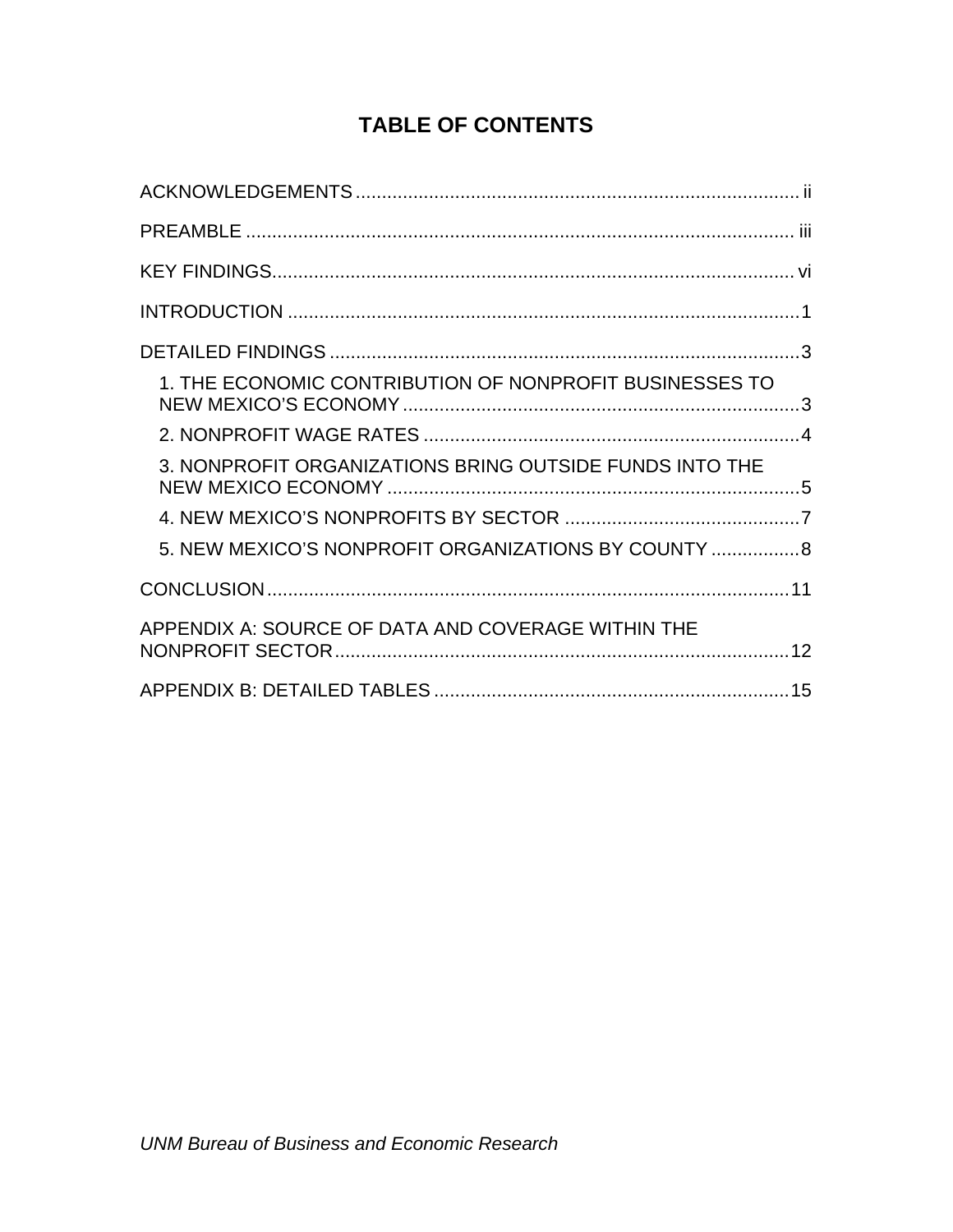# **ACKNOWLEDGEMENTS**

<span id="page-4-0"></span>I would like to thank Dr. M. Carlota Baca and Marylee McInnes of the New Mexico Association of Grantmakers and Anne Hayes Egan of NGO New Mexico for their initiative and support for this important work. This project would never have happened were it not for their commitment and effort.

The methodology and organization of this study borrows from Nonprofit Employment Data Project of the Center for Civil Society Studies at the Johns Hopkins University Institute for Policy Studies. The purpose in using the CCSS format is to allow for comparability of this report with similar state-level reports produced by the Center. Other Nonprofit Employment Data Project reports by CCSS can be found at: [http://www.jhu.edu/~ccss/research/employ.html](http://www.jhu.edu/%7Eccss/research/employ.html).

I would like to thank Michelle Doran of the New Mexico Department of Labor for facilitating access to ES-202 data that is the principal source of information for this analysis. Thanks also to the staff of the Registrar of Charitable Organizations of the New Mexico Attorney General's Office, including Christine Turner, Leah Quesada and Kathy Lucero, for help in gaining access to the list of the state's charitable organizations.

Finally and as always, it would not be possible to accomplish this or any other work without the support of my fellow members of the UNM-BBER staff. In this case, thanks to Jeremy Cooke and Xaing (Judy) Li for their help with the data; to Molly Bleecker for editorial support; to the esteemed Dr. Michael Byrnes for his help with the otherwise insurmountable administrative challenges; and, of course, Dr. Lee Reynis, our always supportive Director.

Jeffrey Mitchell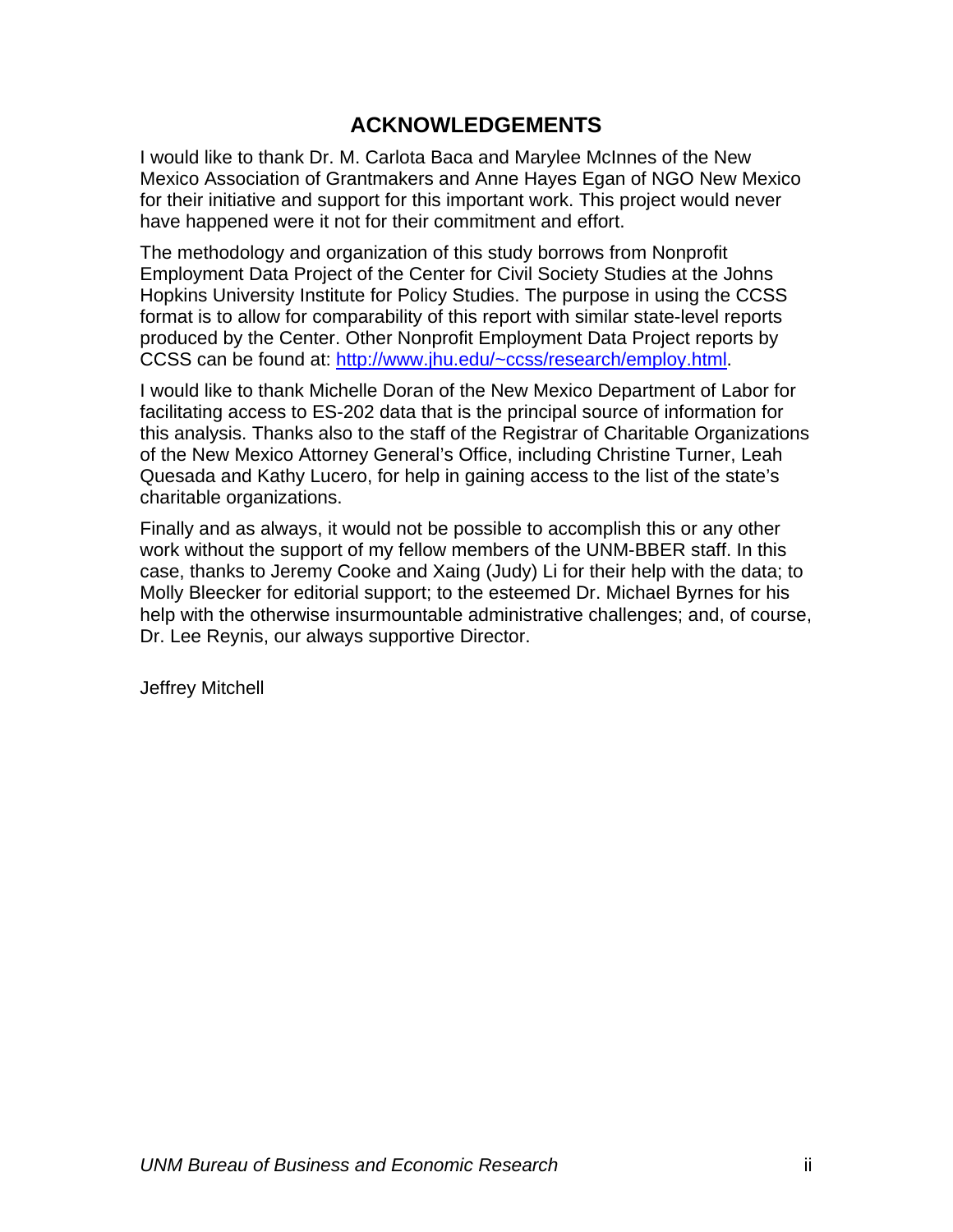## **PREAMBLE**

<span id="page-5-0"></span>This is the first time that a Report has assembled research on the nonprofit sector and its economic contributions to New Mexico. In the recent past, we saw a similar study pertaining solely to the arts and cultural industries in Santa Fe County, sponsored by the McCune Charitable Foundation, the Azalea Foundation and the Burnett Foundation. The findings of that study, prepared by the Bureau of Business of Economic Research at UNM, persuaded us that a similar study on the economic impact of the statewide nonprofit sector would be illuminating.

Trying to determine the number of nonprofit organizations in the state of New Mexico is an exercise fraught with peril. We have learned that it is similarly fraught in other states, and for the same reasons.

According to the National Center for Charitable Statistics (NCCS) of the Urban Institute, there are 6,556 nonprofits in New Mexico that have incorporated and received 501(c)3 status from the IRS. These represent the largest universe of reported nonprofits in the state. According to the New Mexico Attorney General's Office, there are about 4,200 of them registered with the State, but this number is unreliable because it includes out-of-state fundraisers who must also register. According to the NCCS, there are 2,614 nonprofits that filed the 990 Tax Form in 2005.

We know that many organizations receive a 501(c)3 status from the Internal Revenue Service and then may operate for only a short time. Others are active only sporadically or may be tied to one specific project that has been accomplished. Other nonprofits may have no paid employees, depending solely on volunteers, and thus are beneath the Department of Labor's radar. And yet still others may accomplish their work and stay under the radar by virtue of their small budgets. (Nonprofits with budgets under \$25,000 do not need to file tax 990 forms.)

So it is not an easy thing to count New Mexico's nonprofits. However, it may not be as important as calculating the impact of those we do know about. We know that nonprofits run the gamut from barn theatres to scientific research institutes, from rural animal shelters to private prep schools, from baroque chamber music ensembles to refuges for battered families. There is simply no one unifying characteristic other than the notion that all such organizations work "for the common good," are held by the public trust and not by owners, are managed by governing boards, and have missions that include care for the needy, education, civic and social improvement, and even artistic entertainment.

As you read through this report prepared by the Bureau of Business and Economic Research (BBER) at the University of New Mexico, bear in mind that this is a very conservative "count" of nonprofits in our State. BBER has kept the count to 1,913, a smaller universe certainly, but in keeping with its filter and numerous well-reasoned exclusions. What most interests us is nonprofit employment and wages and what larger inferences we can make about them to New Mexico's economy.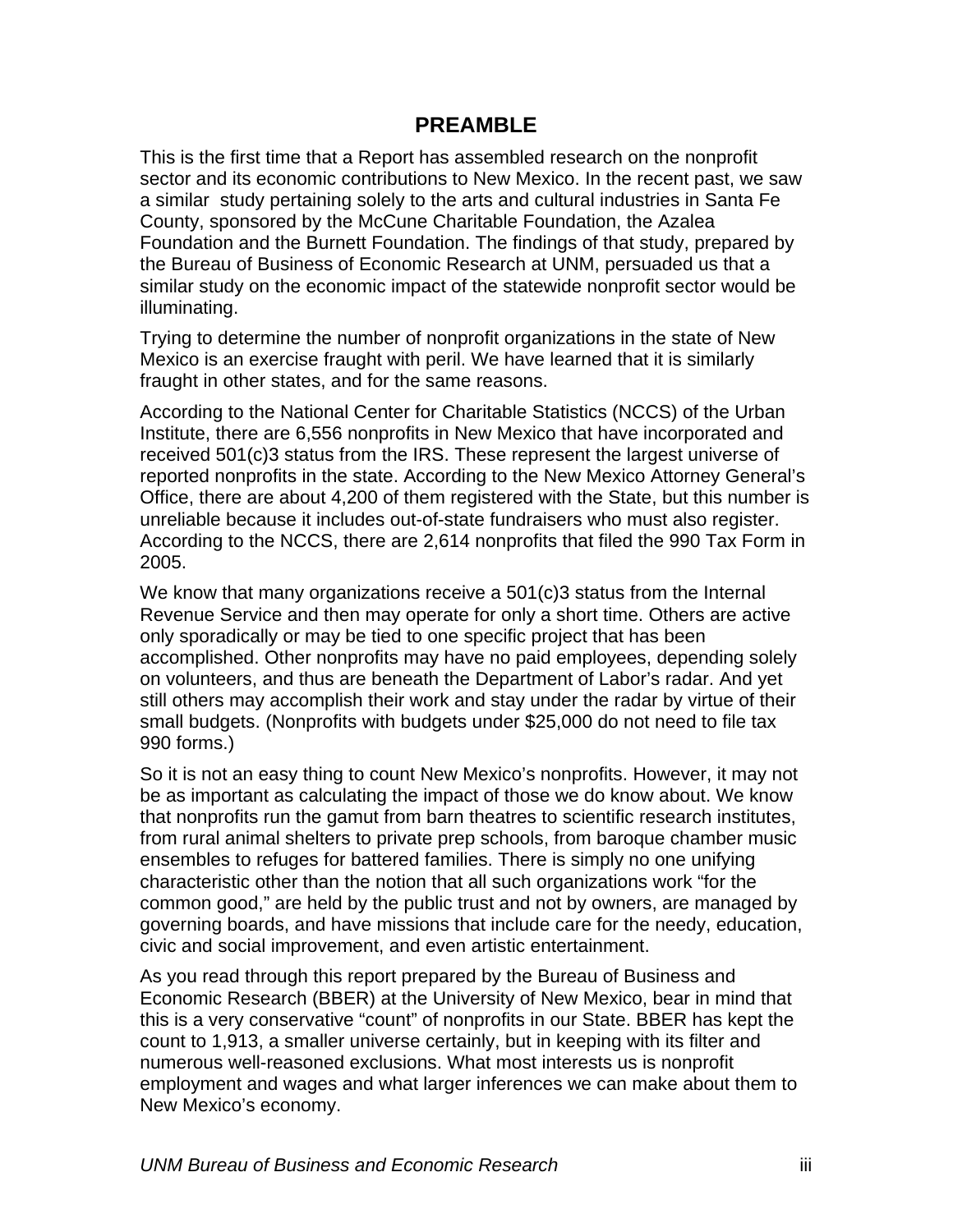An important fact about nonprofits is that, to a major extent, the assets or income of these nonprofit organizations are donated—by individuals, by philanthropic foundations, and even in some cases, conferred by government contract. By and large, nonprofits tend to tread gently on their communities: they do not require huge tax or real estate incentives to get them to locate where they have. They do not hold their communities hostage to special considerations for them to remain. They tend to spring up where they're needed, remain where they're welcome, and fade away when they have finished their work or performed it poorly.

In most cases, this sector mirrors the business sector where survival depends on providing a needed service and keen management of the enterprise. But here there is no profit motive, no owner or shareholder to enrich, no tangible product whose price is determined by demand. For example, a hospice provider may deliver individual day-to-day care for only a few terminally ill individuals at any one time, but this market place does not have to be concerned with *per unit cost*. It's a provision of care that a civil society has decided is important.

Some nonprofits do their work because the government can't do it and the business community won't. For example, counseling for the victims of abuse and violence is costly and it will never be a profitable business venture. Similarly, it's not a suitable task for government civil service workers. It is specialized, difficult, discrete, and requires technical training. There is a good reason why government doesn't do it: government simply can't touch the nonprofit sector in terms of efficiency and effectiveness. There's a reason why the private business sector doesn't do it: there is little or no profit to be made. Thus, the *third* nonprofit sector takes up this work.

We know that at the very least, the nonprofit sector employs over *44,000* people in New Mexico and that those employees are paying income taxes, buying groceries, paying rent and mortgages, contributing to local gross receipts taxes, and spreading their money around to babysitters and furniture stores. Their nonprofit employers are paying payroll taxes and employee health insurance, and spending assets on stationery, heat and office supplies, and liability and workers' compensation insurance.

Perhaps the least documented fact about nonprofits is that they are channeling volunteer work, uncompensated labor that benefits their communities. How do you assign a dollar value to a volunteer peeling potatoes in a charity soup kitchen? You don't. But it has a value, even if it is undocumented. How do you assign a dollar value to a volunteer planning a fundraising gala? You don't. It is uncounted.

Some of the yield of this volunteer work can be seen in the cash proceeds raised by car washes and high-end auctions of valuable art, bake sales and cocktail parties, lectures and poetry readings, even 6K runs and glamorous fundraising dinners. We even know of one equine rescue shelter that sells paintings done by a horse named Jake! Nonprofits raise money to underwrite the work that a community thinks is important to its existence and its civility. In many, many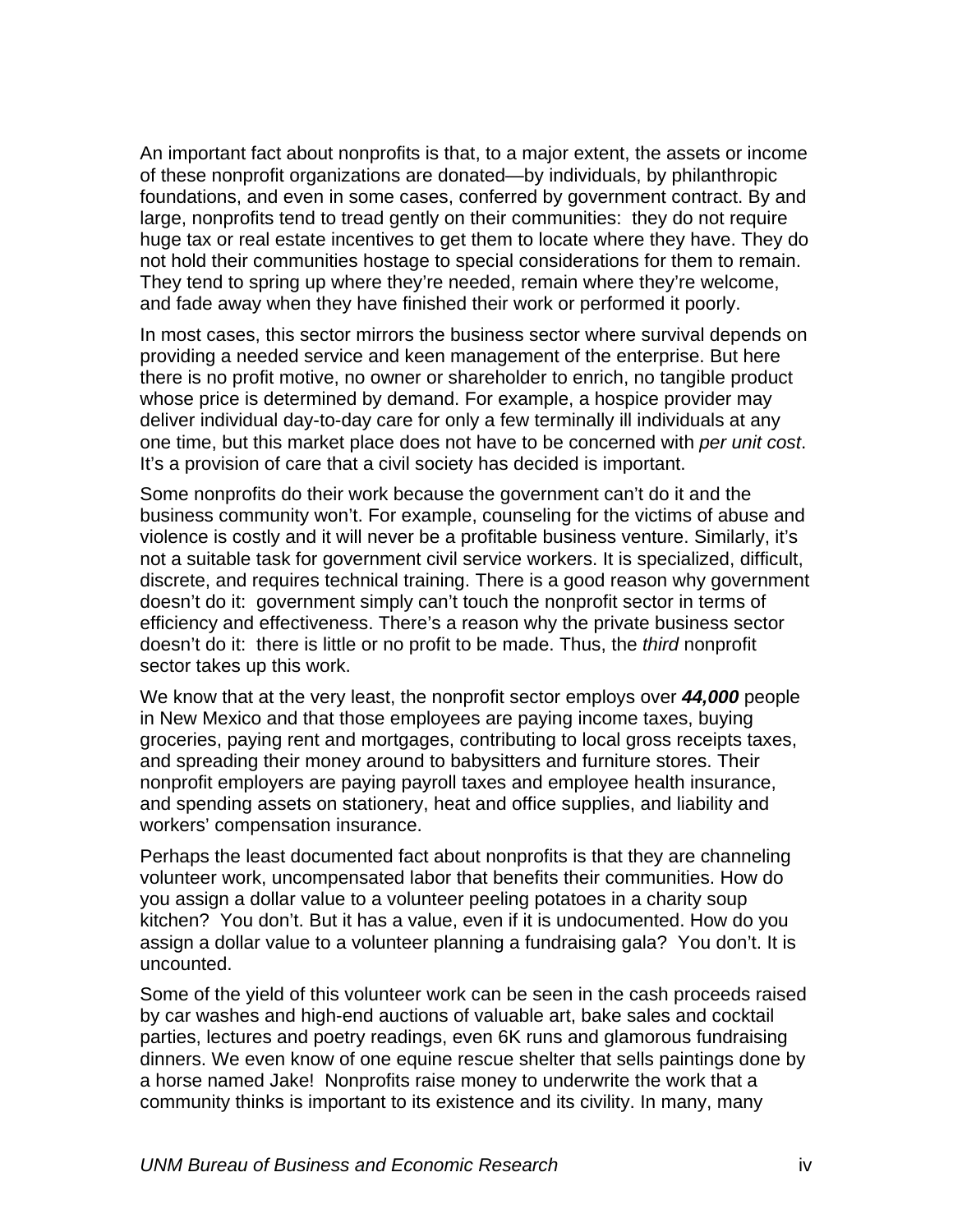cases, that work is volunteer and thus invisible on any ledger and undocumented in any audit.

If we look at the population of employable adults in a state with less than two million people, the employment of 44,000 people is significant and the impact is a real one. The most important page in this report is the first one, entitled "Key Findings." The rest of the report will provide empirical support for those findings as well as some more detailed data of interest to the Legislature and the for-profit sector.

There is inestimable value in looking at the nonprofit sector's economic impact in our State and we hope that this Report will be the first such study that assists our Legislature to craft important and relevant public policy vis à vis the nonprofit arena. We trust that it will help the nonprofit sector take pride in its importance and stimulate the sector to monitor threats to its integrity. We know that it will help our government leaders recognize the financial efficiency and agility of the sector. Finally, we hope that this report will provoke people to think, from time to time, about what our communities would be like without these services.

At the end of the study, Appendix A, you will find described the parts of the nonprofit sector that were NOT counted in this Study. While this may seem rather exclusionary, we wish this first study of the economic impact of nonprofits to be a terse and unassailable one in terms of its reliability. Future such studies will amplify this one and we hope to do one every three or four years.

We are grateful to the Bureau of Business and Economic Research at the University of New Mexico for the difficult and painstaking work that made this Report possible, with special thanks to Dr. Jeffrey Mitchell, Research Scientist, and Dr. Lee Reynis, Executive Director.

M. Carlota Baca, Ph.D. Carlota Buches E. Roybal, Ph.D. Executive Director Executive Director New Mexico Assn. of Grantmakers NGO-New Mexico P.O. Box 9280 P.O. Box 5398 Santa Fe NM 87504 Santa Fe NM 87502 [mcbaca@nmag.org](mailto:mcbaca@nmag.org) [droybal@ngo.nm.org](mailto:droybal@ngo.nm.org) (505) 995-0933 (505) 466-3540

Anne Hayes Egan, Consultant NGO-New Mexico 18 Frasco Road Santa Fe NM 87505 [aegan@cybermesa.com](mailto:aegan@cybermesa.com) (505) 466-0326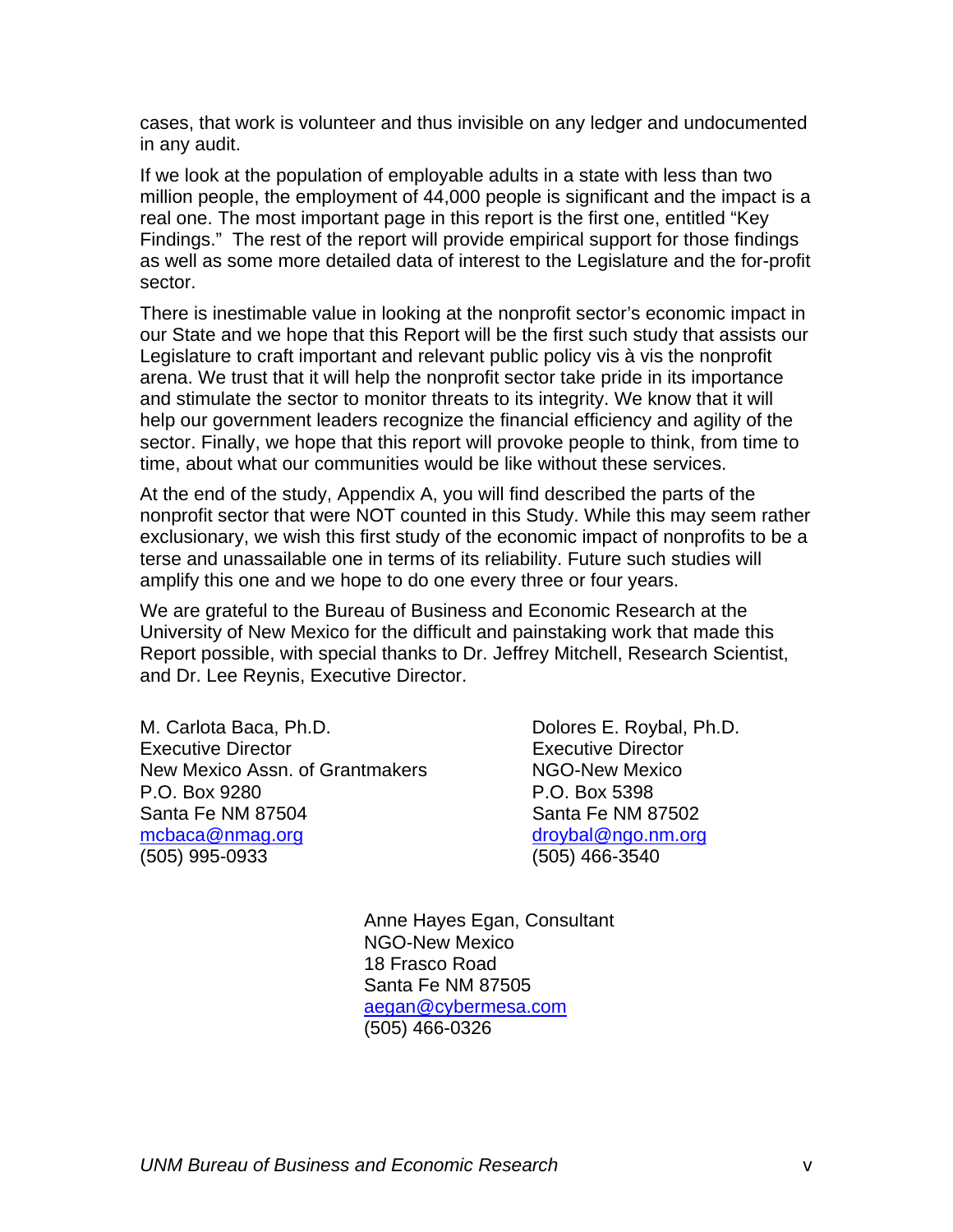## **KEY FINDINGS**

- <span id="page-8-0"></span>1. The nonprofit sector is a major economic force in New Mexico, employing more than 1 out of 20 paid workers – more than twice as many as the New Mexico state government, more than in manufacturing, more than in agriculture, mining, oil & gas and utilities combined, and almost four times the number in the State's real estate industry
- 2. New Mexico's nonprofit sector pays well. The 44,321 employees of nonprofit organizations in New Mexico earned more than \$1.2 billion in wages in 2003, with an average annual wage of \$27,867. The average annual wage is only 6.5% lower than the state average, and is 66% higher than the combined average of retail, accommodations and food services, which are among the largest sectors of the state's economy.
- 3. Nonprofit organizations contribute significantly to the growth of New Mexico's economy by attracting out-of-state funds. These out-of-state funds create 16,984 jobs and \$468 million in wages and salary payments that would otherwise not exist in New Mexico. This economic impact is greater than either the entire University of New Mexico system or Intel.
- 4. Almost half of all nonprofit employment is in the health care sector, and another 25% is in social services. Educational organizations employ 11% of the total and cooperatively-owned nonprofit businesses, mainly credit unions and rural utilities, account for an additional 5%.
- 5. The largest concentration of nonprofit employment is in Bernalillo and Santa Fe counties, but a large number of nonprofit jobs are also found in many smaller counties. 28 of the state's 33 counties have more than 100 nonprofit jobs, and 17 have more than 500.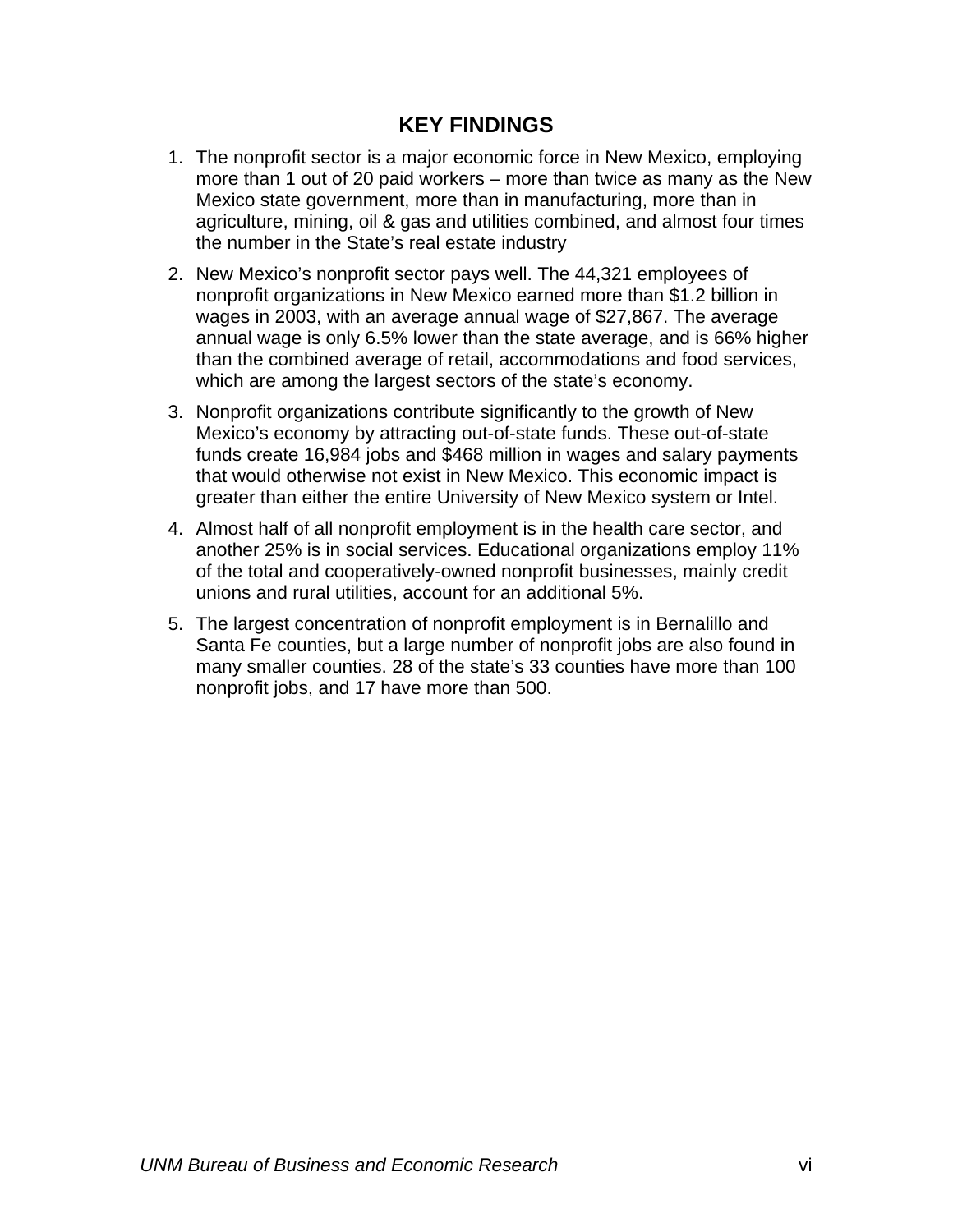## **INTRODUCTION**

<span id="page-9-0"></span>Nonprofit organizations make a substantial contribution to the quality of life and economic well-being of New Mexicans. These organizations provide health care, social and educational services, advocate for social and environmental change, support businesses and communities, conduct research, support the arts and other cultural activities, and provide credit and basic utilities where the market does not.

Far from offering a full account of the contribution of nonprofit organizations to the state, this report surveys the direct and indirect impact of employment and wages of these organizations on New Mexico's economy. There are three reasons to focus on employment in the study of the economic impact of nonprofit organizations. First, as this study reveals, nonprofit organizations are mainly engaged in provision of services, which depends heavily on employment. Second, focusing on employment more accurately measures the economic impact than the alternative method of tracking financial flows because the latter method is subject to double counting as funds pass through grantmakers to the service providers. Finally, to date, analysis of the nonprofit sector, including a number of state-level studies conducted by the Center for Civil Society Studies at Johns Hopkins University, has focused on employment impacts. By utilizing a similar methodology, this study offers comparability to these other studies, therefore making it possible to compare New Mexico's nonprofit sector that that of other states.

This report provides information on and analysis of the size, composition and geographic distribution of paid employment by the nonprofit sector in New Mexico for the year 2003. The report utilizes data collected by the New Mexico Department of Labor under the national ES-202 labor market information program, for use in the administration of the unemployment insurance program<sup>[1](#page-9-0)</sup>. These data are compiled from quarterly reports submitted by employers in compliance with U.S. and New Mexico law.

For the purposes of this report, nonprofit organizations are identified as businesses that have received exemption from federal income tax under Section 501(c), including 501(c)(3) and any of 25 other subsections of the 1986 Internal Revenue Code. Tax-exempt organizations are identified by match Federal Employer Identification Numbers (FEINs) of firms in the New Mexico ES-202 system, compiled in the Exempt Organization Master File (EOMF) with the FEINS of firms that have registered with the IRS for tax-exempt status.

Tax-exempt organizations include private not-for-profit hospitals, clinics, colleges, elementary schools, social service agencies, day care centers, orchestras, museums, theaters, homeless shelters, soup kitchens, and many more. In addition, this report includes a number of cooperatively-owned, not-for-profit

1

 $1$  BBER has access to this data through a confidentiality agreement with the New Mexico Department of Labor.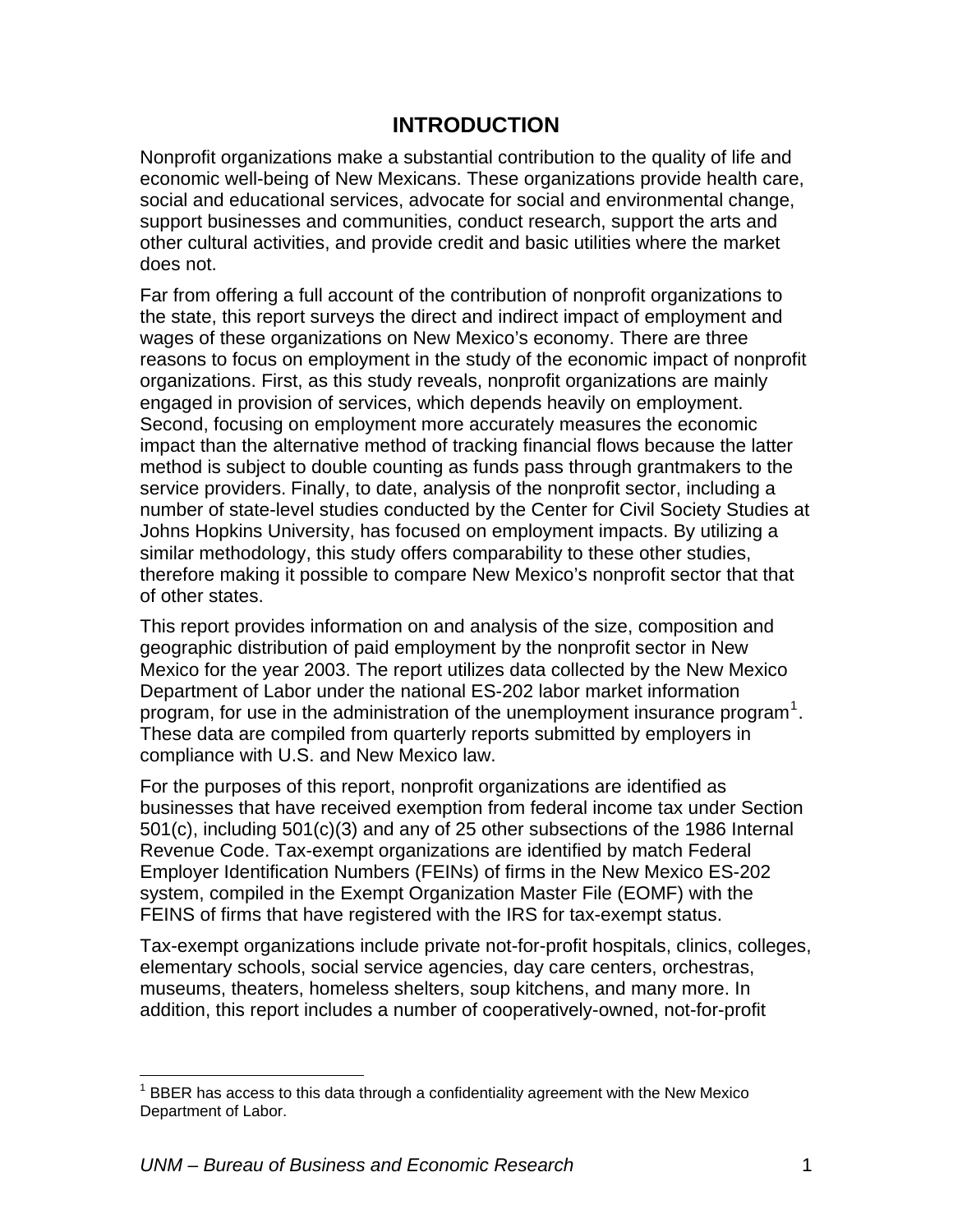businesses, including primarily credit unions, rural utility cooperatives and member-owned retail outlets.

Excluded, notably, are religious organizations, as they are not required by law to register with the I.R.S. and therefore receive only minimal coverage in this report. Also excluded are state-supported universities, nonprofits with budgets less than \$25,000 and nonprofits with no paid staff. All employees of the Los Alamos National Laboratory are also excluded, as it was managed in the 2003 study year by the University of California, a public institution that is registered outside of New Mexico. (Further information on data sources and definitions of nonprofit organizations is provided in **Appendix A**.)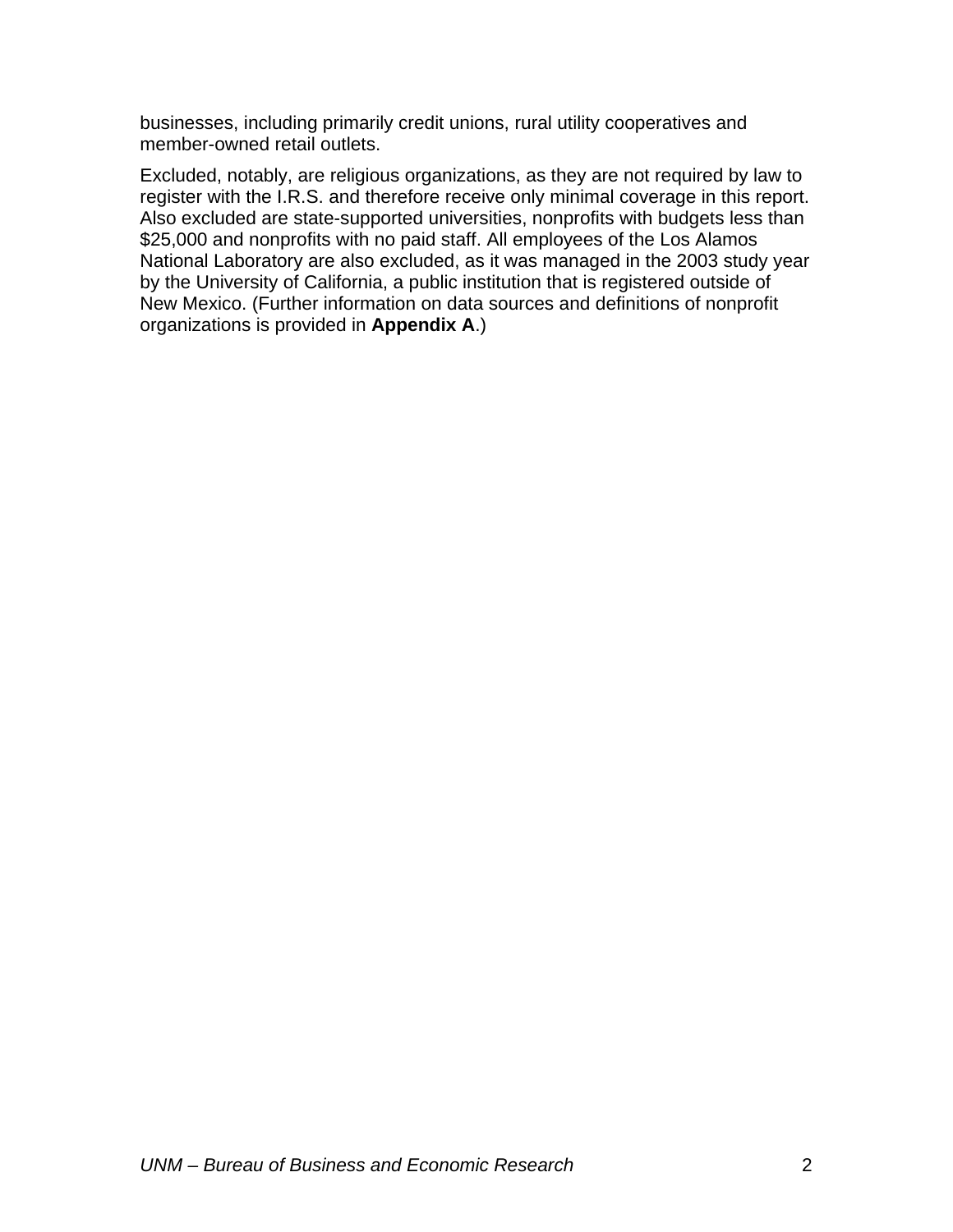## **DETAILED FINDINGS**

#### <span id="page-11-0"></span>**1. THE ECONOMIC CONTRIBUTION OF NONPROFIT BUSINESSES TO NEW MEXICO'S ECONOMY**

The nonprofit sector, including private hospitals and health care providers, day care centers, social service providers, private colleges and K-12 educational institutions, museums, theatres, advocacy, civic and professional organizations, and cooperatively owned utilities and financial institutions, contributes significantly to New Mexico's economy, notably through employment and payroll.

## **Employment**

The nonprofit sector employed 44,321 workers in 2003, or 5.8% of all employment in New Mexico. **Table 1** shows the number of organizations, employment and wages of the state's nonprofit sector, by county. (**Tables B.1**, **B.2** and **B.3**, in Appendix B provide details on these data according to sector.)

|                   | <b>Nonprofit</b><br><b>Organizations</b> | <b>Nonprofit</b><br>Employment | <b>Nonprofit</b><br>Wages<br>(000s) |                    | <b>Nonprofit</b><br><b>Organizations</b> | <b>Nonprofit</b><br><b>Employment</b> | <b>Nonprofit</b><br>Wages<br>(000s) |
|-------------------|------------------------------------------|--------------------------------|-------------------------------------|--------------------|------------------------------------------|---------------------------------------|-------------------------------------|
| <b>Bernalillo</b> | 606                                      | 15,801                         | 481,829                             | Mora               | 13                                       | 180                                   | 4,052                               |
| Catron            | 5                                        | 38                             | 577                                 | Otero              | 46                                       | 1,307                                 | 32,230                              |
| Chaves            | 61                                       | 695                            | 11,834                              | Quay               | 17                                       | 208                                   | 5,816                               |
| Cibola            | 29                                       | 783                            | 21,232                              | Rio Arriba         | 53                                       | 1,363                                 | 37,867                              |
| Colfax            | 34                                       | 263                            | 5,563                               | Roosevelt          | 14                                       | 412                                   | 9,954                               |
| Curry             | 36                                       | 1,346                          | 36,003                              | San Juan           | 76                                       | 2,672                                 | 80,333                              |
| De Baca           | 4                                        | 22                             | 764                                 | San Miguel         | 29                                       | 567                                   | 15,135                              |
| Dona Ana          | 123                                      | 3,333                          | 82,880                              | Sandoval           | 35                                       | 372                                   | 9,289                               |
| Eddy              | 63                                       | 1,617                          | 30,707                              | Santa Fe           | 281                                      | 6,168                                 | 192,943                             |
| Grant             | 36                                       | 376                            | 5,348                               | Sierra             | 16                                       | 270                                   | 4,880                               |
| Guadalupe         | 15                                       | 77                             | 1,692                               | Socorro            | 13                                       | 304                                   | 9,318                               |
| Harding           | 4                                        | $\overline{7}$                 | 130                                 | <b>Taos</b>        | 65                                       | 1,258                                 | 32,431                              |
| Hidalgo           | 6                                        | 107                            | 3,032                               | Torrance           | 6                                        | 107                                   | 4,036                               |
| Lea               | 47                                       | 973                            | 21,748                              | Union              | 9                                        | 74                                    | 1,262                               |
| Lincoln           | 29                                       | 586                            | 18,166                              | Valencia           | 33                                       | 585                                   | 11,241                              |
| Los Alamos        | 41                                       | 562                            | 10,517                              |                    |                                          |                                       |                                     |
| Luna              | 23                                       | 199                            | 3,877                               |                    |                                          |                                       |                                     |
| <b>McKinley</b>   | 45                                       | 1,690                          | 48,379                              | <b>Grand Total</b> | 1,913                                    | 44.321                                | 1,235,064                           |

#### **TABLE 1 NEW MEXICO'S NONPROFIT SECTOR, 2003**

Source: NMDOL, ES-202; calculations by BBER, 2005.

**Figure 1** compares employment in the nonprofit sector to other leading sectors of New Mexico's economy. These data underline the significance of the nonprofit sector in creating employment.

- New Mexico state government employed 36% as many workers (15,958).
- Manufacturing employed 83% as many workers (36,820).
- Agriculture, forestry, fishing & hunting, mining and utilities together employed 76% as many workers – (13,203, 14,678 and 6,007) respectively.
- Real estate employed 25% as many workers (11,226).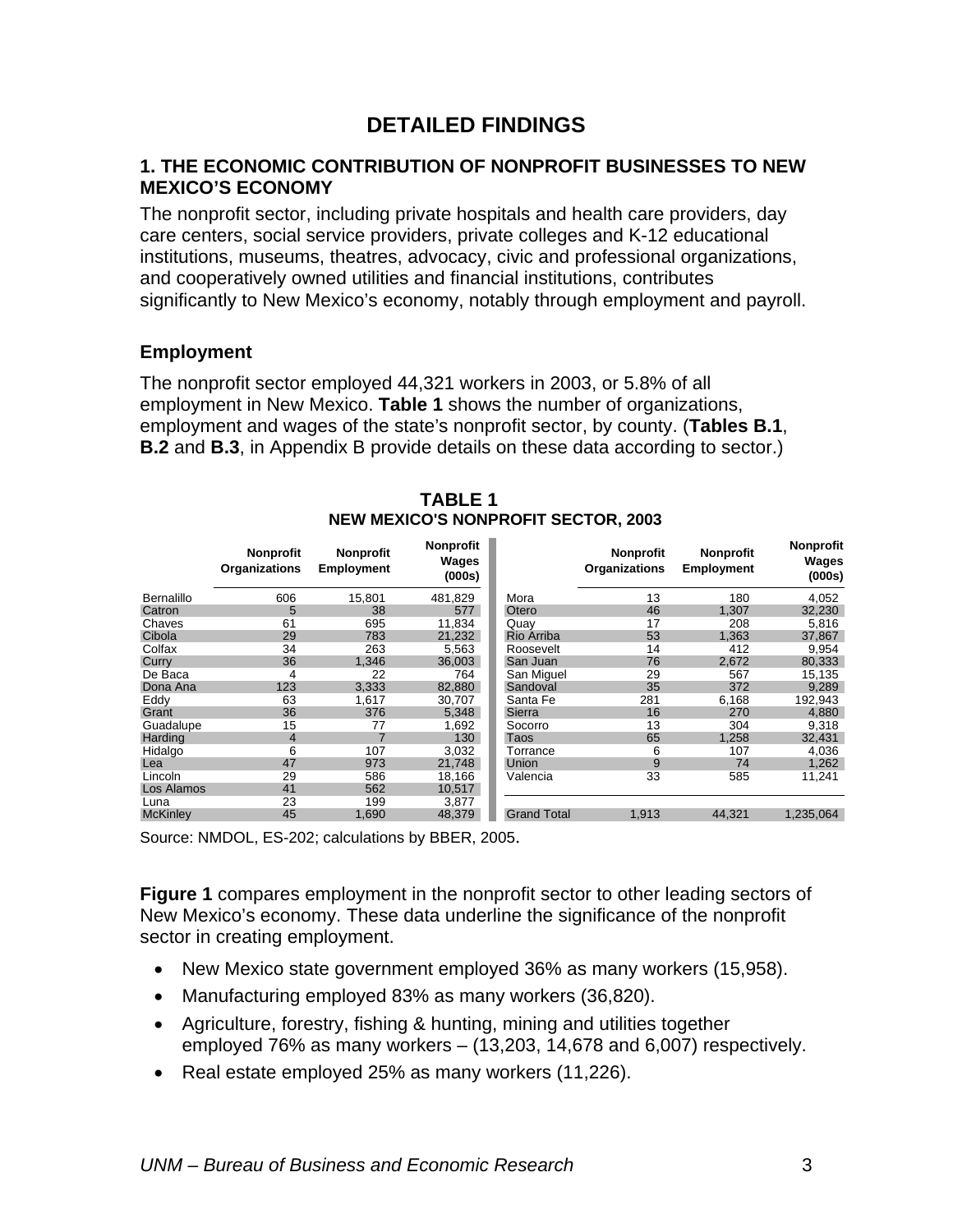**FIGURE 1** 

<span id="page-12-0"></span>

Source: NMDOL, ES-202; calculations by BBER, 2005.

## **Payroll**

Nonprofit organizations paid \$1.235 billion in wages and salaries in 2003. This accounts for 5.4% of all wage and salary payments in New Mexico. By comparison:

- New Mexico state government payroll was only 42% as large (\$522.4 million).
- Accommodations and food services, one of the largest sectors of the state economy with employment almost twice the level of the nonprofit sector, paid only 74% as much in wages & salaries (\$920 million).

## **2. NONPROFIT WAGE RATES**

By national standards, New Mexico's nonprofit sector pays well. **Figure 2** provides a comparison of nonprofit and for profit wage rates for selected states, including New Mexico.

- New Mexico nonprofit organizations paid an average weekly wage of \$536, slightly below an average of \$582 among 14 states studied by the Johns Hopkins University Nonprofit Employment Project.
- New Mexico's nonprofits pay wages that are 93.7% the for-profit rate of \$572. By comparison, nonprofits in the 14 other states paid on average only 87% of for-profit rates. In large part, the high relative wages paid by the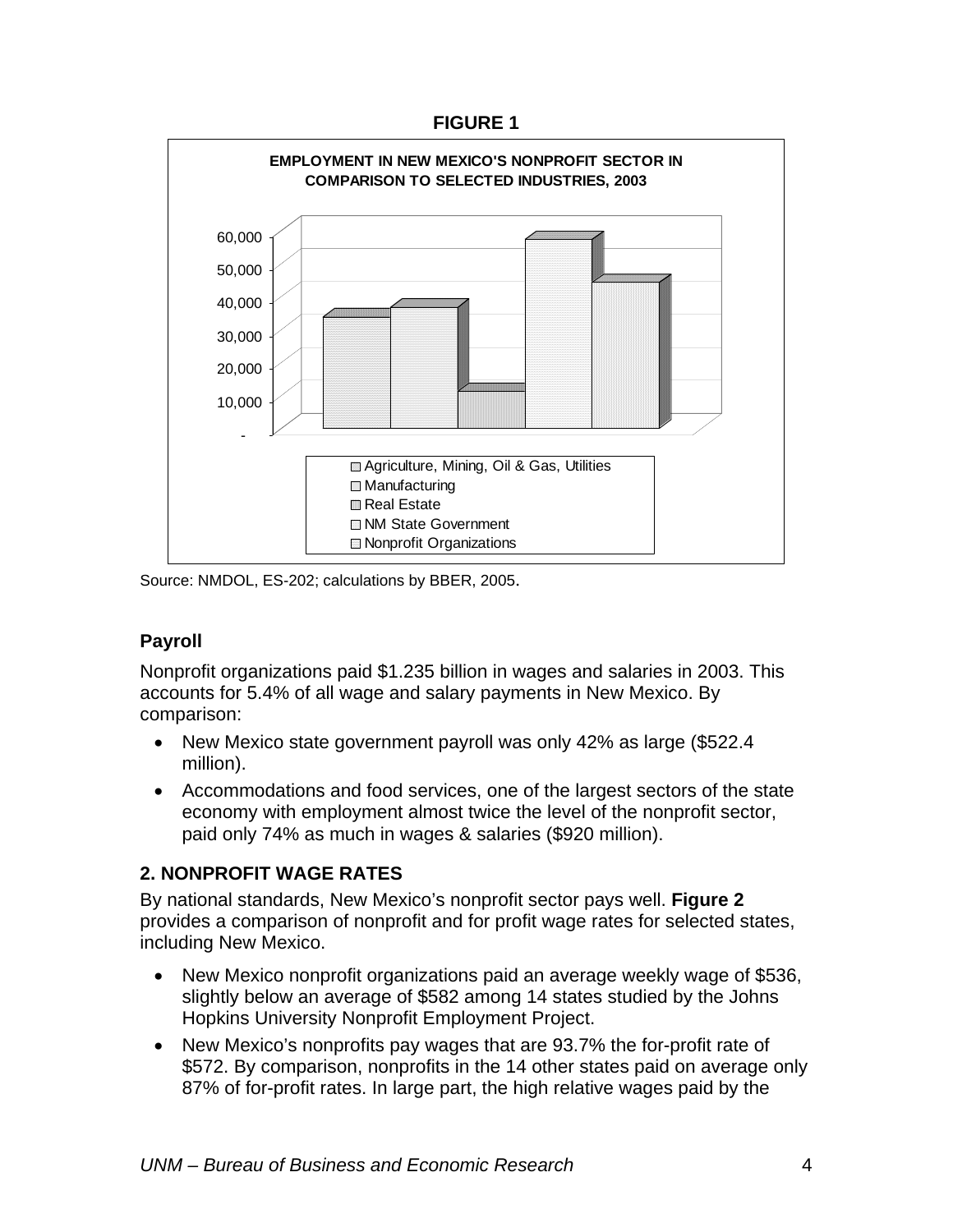<span id="page-13-0"></span>nonprofit sector reflect very low wage rates paid by New Mexico's for-profit businesses.



**FIGURE 2** 

Source: Johns Hopkins Nonprofit Employment Data Project; New Mexico data by UNM-BBER.

#### **3. NONPROFIT ORGANIZATIONS BRING OUTSIDE FUNDS INTO THE NEW MEXICO ECONOMY**

The most important measures of the contribution of businesses to the growth and vitality of New Mexico's economy are their capacity to attract funds from outside the state to finance economic activities, and the extent to which these activities create additional opportunities within the state economy. In these regards, the contribution of nonprofit organizations to the New Mexico economy is substantial.

## **Attracting Out-of-State funds**

According to a survey conducted by BBER, 24% of funding for New Mexico's nonprofit organizations originates outside the state. The share of out-of-state funding varies by subsector among nonprofits, from only 5% for educational institutions to 15% for social services to 26% for health services to almost 30% for social advocacy groups. Overall, these funds directly contribute:

- \$812.2 million in revenues for New Mexico businesses.
- 9,968 jobs for New Mexico workers.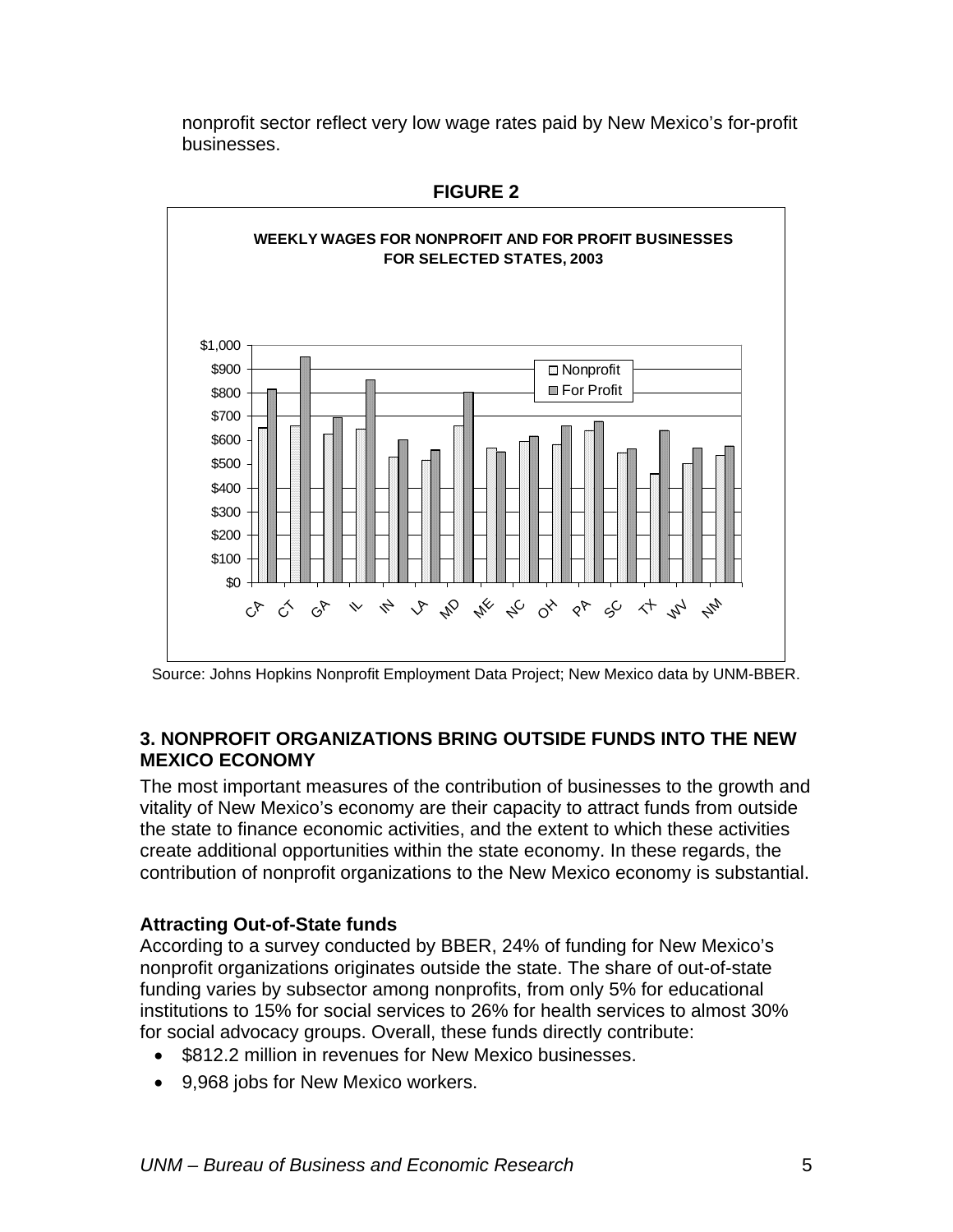• \$292.3 million in wages & salaries for these workers.

Significantly, because these activities are funded by out-of-state monies, they represent net growth to the state economy – these activities would not exist in New Mexico were it not for the capacity of nonprofit organizations to attract these funds to the state.

#### **Multiplier effect of nonprofit expenditures**

As mainly local, service-oriented businesses, a large percentage of expenditures of nonprofit organizations tend to remain within the state economy, generating indirect and induced impacts, as the money is recycled within the community. The impacts include employment, wages and salaries, and revenues (or output) to local business. According to standard definitions, direct effects are the jobs, wages, salaries, and revenues of New Mexico's nonprofit organizations that are funded by out-of-state monies. Indirect effects are the result of spending within the local economy by suppliers and vendors to nonprofit businesses. Induced effects result from the expenditure of wages within the local economy, including those of individuals employed directly by the nonprofit businesses as well as those employed by vendors to these businesses. The economic multiplier, equal to the total impact divided by the direct impact, is a measure of the additional activity associated with indirect and induced effects. In general, industries that pay high wages and that purchase goods and services produced locally have high multipliers. **Table 2** is a summary of direct, indirect and induced impacts of expenditures by nonprofit organizations of funds that originate outside New Mexico.

- Expenditures by employees and vendors of nonprofit organizations create an additional 7,608 jobs. This employment multiplier of 1.76 (17,577 total jobs divided by 9,968 direct jobs) exceeds that of most sectors of the state economy. This reflects the local orientation of nonprofit businesses.
- Similarly, expenditures by employees and vendors of nonprofit organizations generate an additional \$177.8 million in earnings for New Mexico workers, with a multiplier effect of 1.61.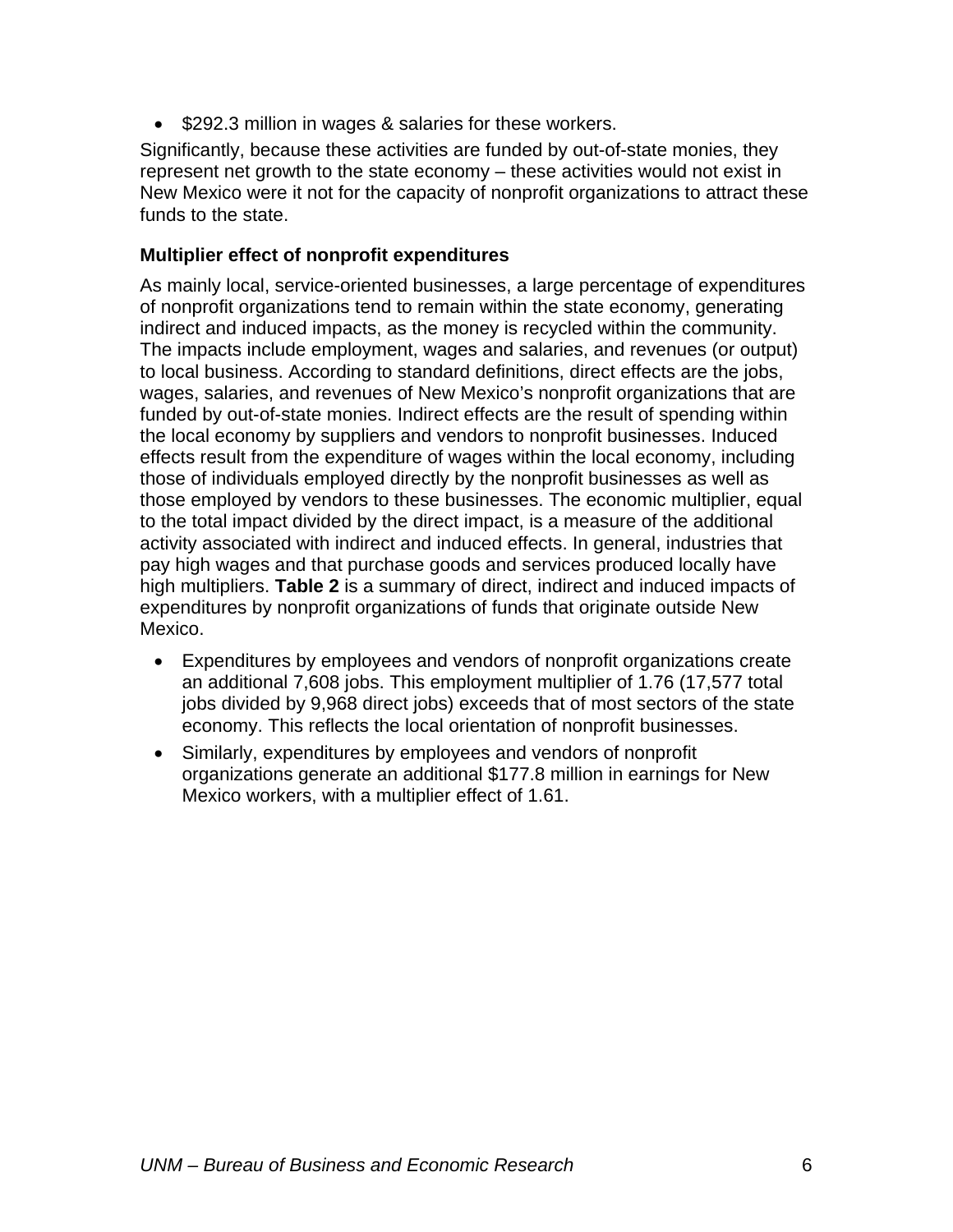#### **TABLE 2**

<span id="page-15-0"></span>

|                                    | <b>Direct</b> | <b>Indirect</b> | <b>Induced</b> | Total       | <b>Multiplier</b> |
|------------------------------------|---------------|-----------------|----------------|-------------|-------------------|
| Output <sup><math>1,2</math></sup> | \$812,207     | \$335,556       | \$278,028      | \$1,425,791 | 1.76              |
| Employment <sup>2</sup>            | 9,968         | 3,937           | 3,672          | 17.577      | 1.76              |
| Compensation <sup>1,2</sup>        | \$292,255     | \$96,152        | \$81,672       | \$470,080   | 1.61              |

#### **ECONOMIC IMPACTS OF NONPROFIT ORGANIZATIONS IN NEW MEXICO, 2003**

 $<sup>1</sup>$  Impacts in 2003 Dollars (000s)</sup>

 $2$  Supported by out-of-state funds

Source: BBER's analysis of NMDOL ES-202 data using Implan Pro 2.0

*UNM Bureau of Business and Economic Research, 2005*

## **4. NEW MEXICO'S NONPROFITS BY SECTOR**

Nonprofit organizations in New Mexico are primarily engaged in health and social services, and secondarily in cooperatively-owned businesses, education, advocacy and other membership organizations. **Figure 3** shows nonprofit employment in New Mexico by sector.

- 44% of all nonprofit jobs (19,497) and 55% of nonprofit wage & salary payments (\$675.6 million) in New Mexico are in health services; nearly twothirds of health service jobs and three-quarters of health service wages are in the hospital subsector. Presbyterian Healthcare Services, including Presbyterian hospitals, accounts for the majority of the employment and wages in the hospital subsector.
- 25% of nonprofit employment and 17% of wages and salaries are in the field of social services, which includes child services and day care, elder care, emergency services such as food banks and shelters, and animal humane societies. Wage rates in this sector are low (\$358 per week), but are comparable to pay scales in the for-profit social service sector.
- Educational services, which include private primary and secondary schools and colleges, account for 10.8% of jobs and 10.4% of wages in the nonprofit sector; membership organizations, which include business, civic and community groups and labor unions, contribute an additional 8.9% of jobs and 6.0% of wages in the sector.
- New Mexico has a large share of cooperatively-owned businesses, including primarily rural utility cooperatives (electricity, water and communications) and credit unions. The preponderance of such organizations is at least partly attributable to the state's low population density, where the provision of rural services and credit are not profitable for large centralized systems. These businesses account for 4.7% of nonprofit jobs and 5.5% of nonprofit wages.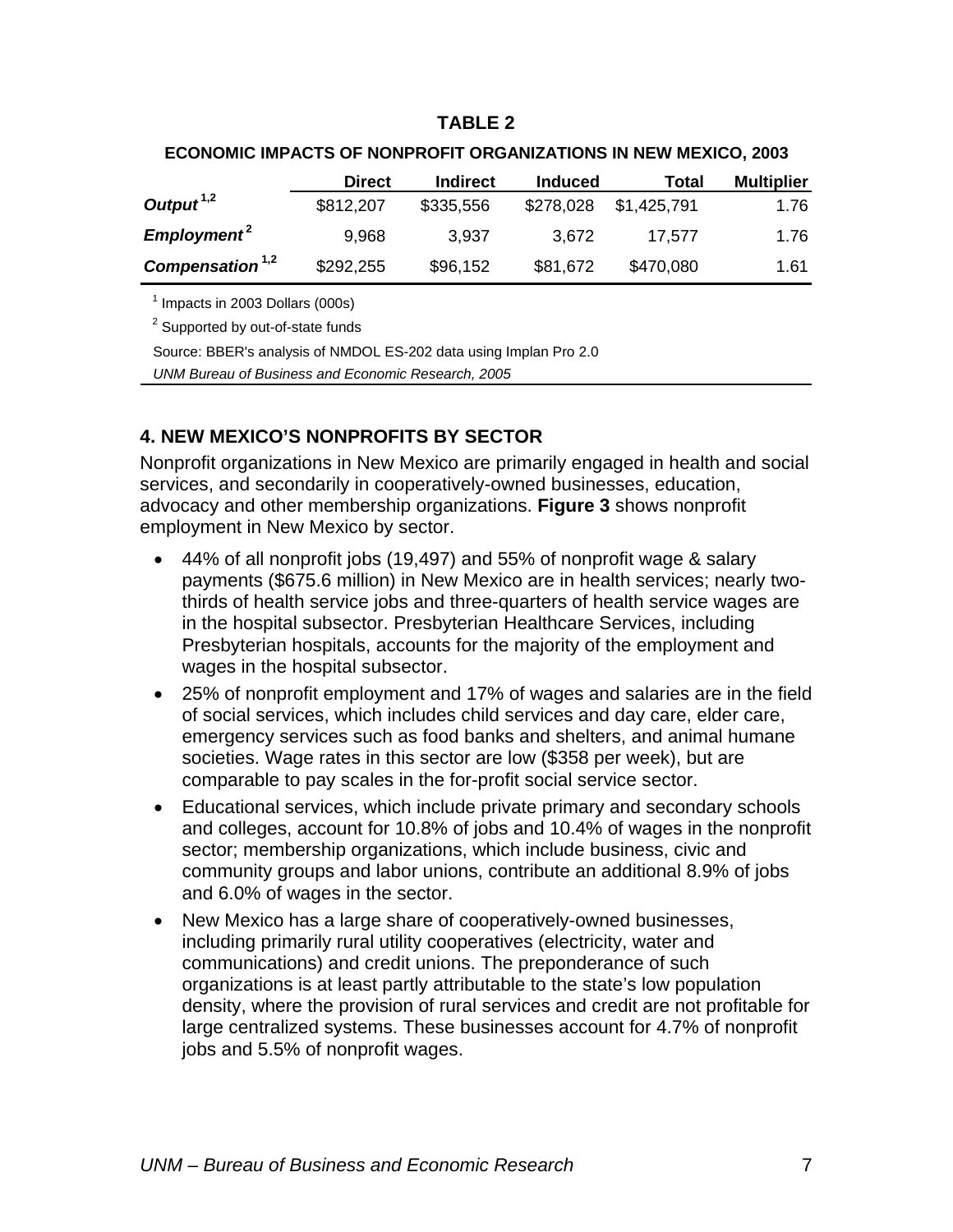#### **FIGURE 3**

<span id="page-16-0"></span>

Source: NMDOL, ES-202; calculations by BBER, 2005.

• Grantmakers, science & research organizations (excluding LANL), advocacy organizations, and arts & cultural organizations account for 1.0% to 2.3% of nonprofit employment. Grantmakers and science & research organizations offer wages well above average for the nonprofit sector, while wages in advocacy and arts & cultural organizations are lower than the nonprofit average rate.

## **5. NEW MEXICO'S NONPROFIT ORGANIZATIONS BY COUNTY**

Nonprofit employment is concentrated in the Albuquerque and Santa Fe metropolitan areas, and to a lesser extent in other New Mexican urban areas, while less populated and typically poorer counties account for a relatively small number of nonprofit jobs. **Figure 4** is a map of New Mexico counties, indicating employment by the nonprofit sector for each county. (**Tables B.1**, **B.2** and **B.3**, in Appendix B at the end of this report, show the number of nonprofit organizations, jobs and wages by sector for each of New Mexico's 33 counties.)

• 35.7% of nonprofit jobs and 39% of nonprofit wages & salaries are in Bernalillo County; an additional 13.9% of jobs and 15.6% of nonprofit salaries are in Santa Fe County.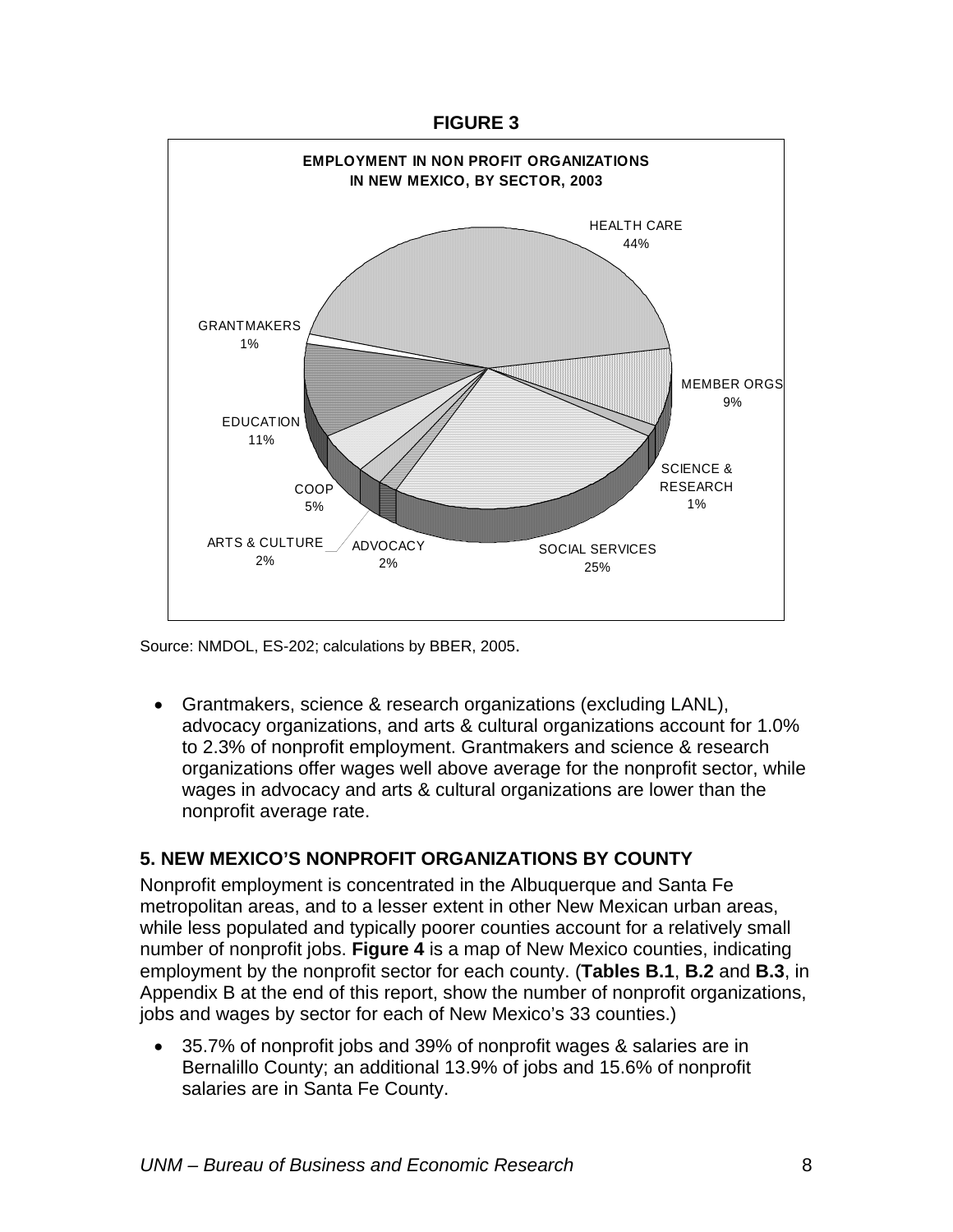

# Non-profit Total Employment by County, 2003

**FIGURE 4** 

Source: NMDOL, ES-202; calculations by BBER, 2005.

• The pattern of nonprofit employment by sector in Albuquerque is similar to the statewide pattern, in part reflecting the predominance of the metropolitan area in the overall numbers. In Santa Fe, however, the sectoral distribution diverges significantly from the statewide pattern, as shown in **Figure 5.1**. The representation of educational services, arts & cultural organizations and grantmakers is more than twice the statewide average (29.3%, 5.8% and 2.5%, respectively), while shares of all other sectors, most notably social services and, somewhat surprisingly, membership organizations, are below the statewide averages.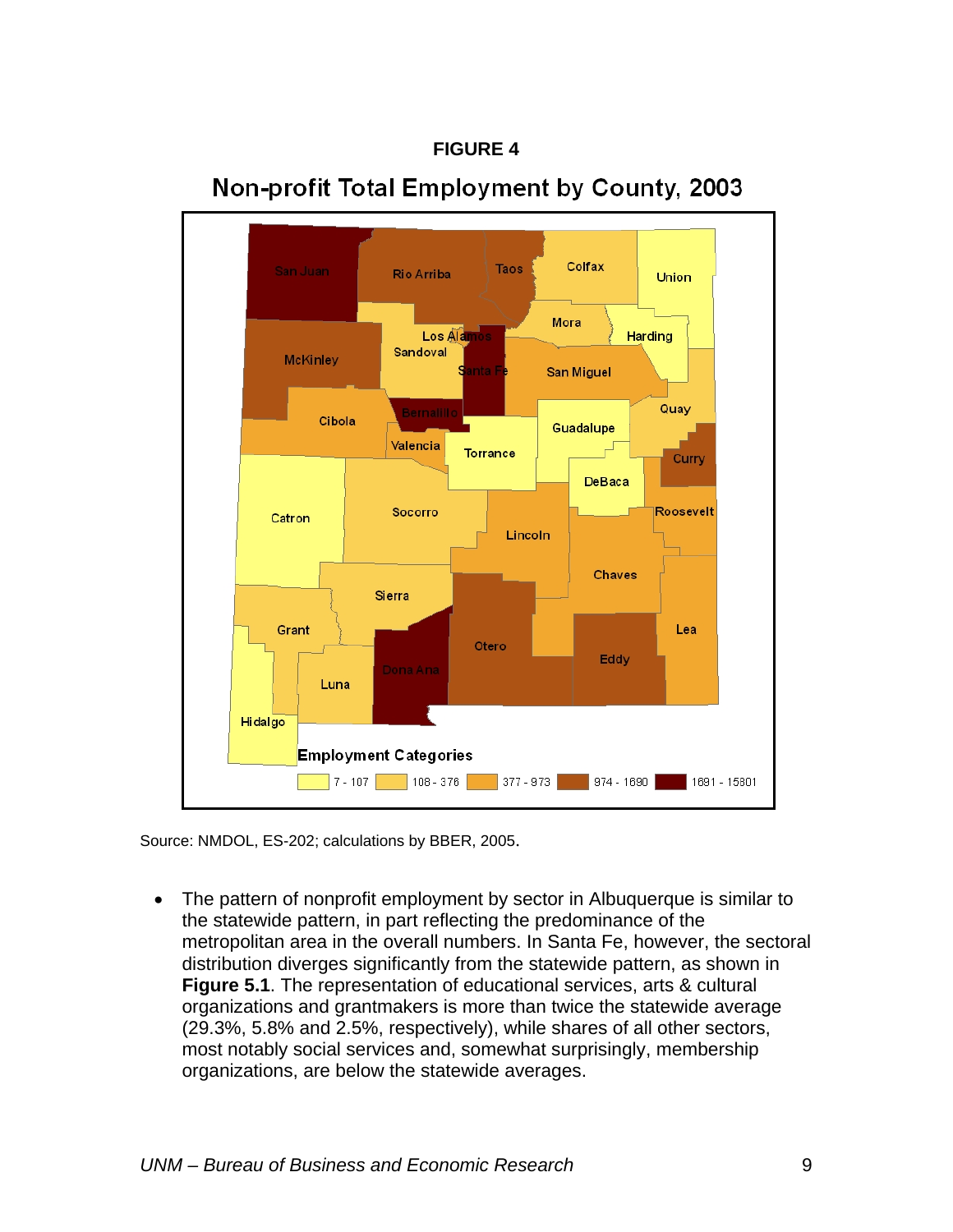- Other counties with significant nonprofit presence are those with large urban populations, including Dona Ana (Las Cruces), San Juan (Farmington), McKinley (Gallup) and Eddy (Carlsbad and Artesia).
- By contrast, the presence of nonprofits is relatively limited in the state's least populated counties. While the six most populous counties in New Mexico have on average 25.3 nonprofit employees per 1,000 persons, the six least populous counties have only 16.1 nonprofit employees for the same 1,000 persons. Further, a disproportionate share of nonprofit employees in rural counties is employed by cooperatively-owned utilities, which provide services that are commercially provided in urban areas. When these nonprofit jobs are excluded, the disparity is greater.
- Independent of population differences, nonprofit jobs are more common in New Mexico's wealthier counties. A correlation between income per capita and nonprofit jobs per 1,000 persons for the 33 counties is positive and significant to a 95% confidence level, indicating that higher incomes are associated with a greater presence of nonprofit employment. The suggestion is that nonprofits, at least as measured by employment, are not serving to reallocate resources to economically more stressed counties; instead, they serve communities best able to afford them.



**FIGURE 5** 

Source: NMDOL, ES-202; calculations by BBER, 2005.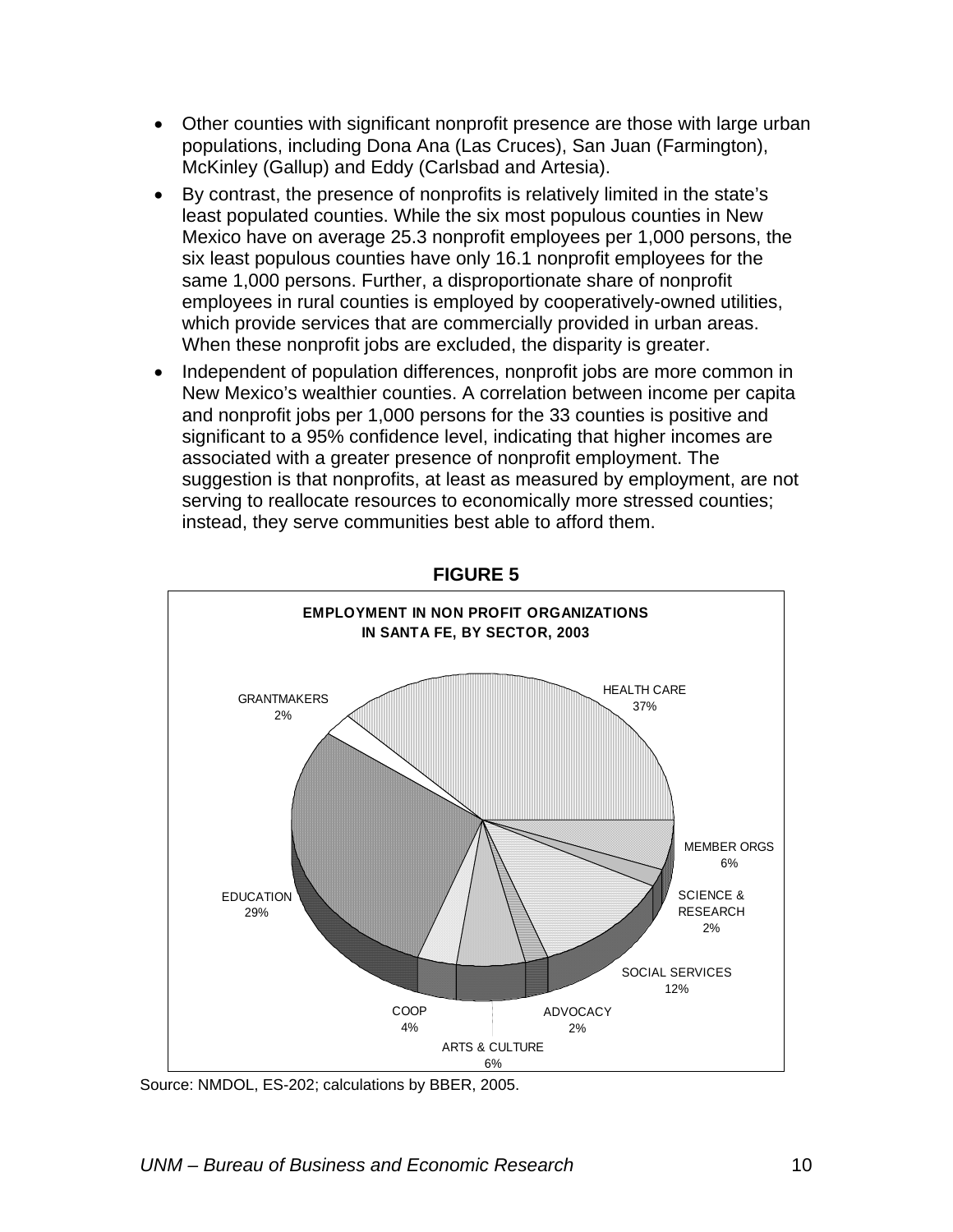## **CONCLUSION**

<span id="page-19-0"></span>While the public has come to recognize the significant contribution of nonprofit organizations to the quality of life in New Mexico in the areas of health care, education, social services, arts & culture and others, few recognize the importance of the nonprofit sectors as a source of employment and wages.

In New Mexico, the nonprofit sector is directly responsible for more jobs than manufacturing, and pays more in wages and salaries than accommodation and food service industries combined. Further, nonprofit organizations contribute to the growth and vitality of New Mexico's economy by attracting funds to the state, creating employment, wages and salaries and profits without competing with other entities for the state's private and public dollars.

Given the size and impact of the sector, the failure to recognize fully the substantial role of nonprofit organizations in employment and wages is unfortunate. The sector is often overlooked in the formulation of economic development as well as education and employee training policy, limiting opportunities for the expansion of the sector and the broadening of its impact on the balance of the state economy. The purpose of this report is to help illuminate the economic importance of this sector so that it might be given the attention it deserves in future policy formulation.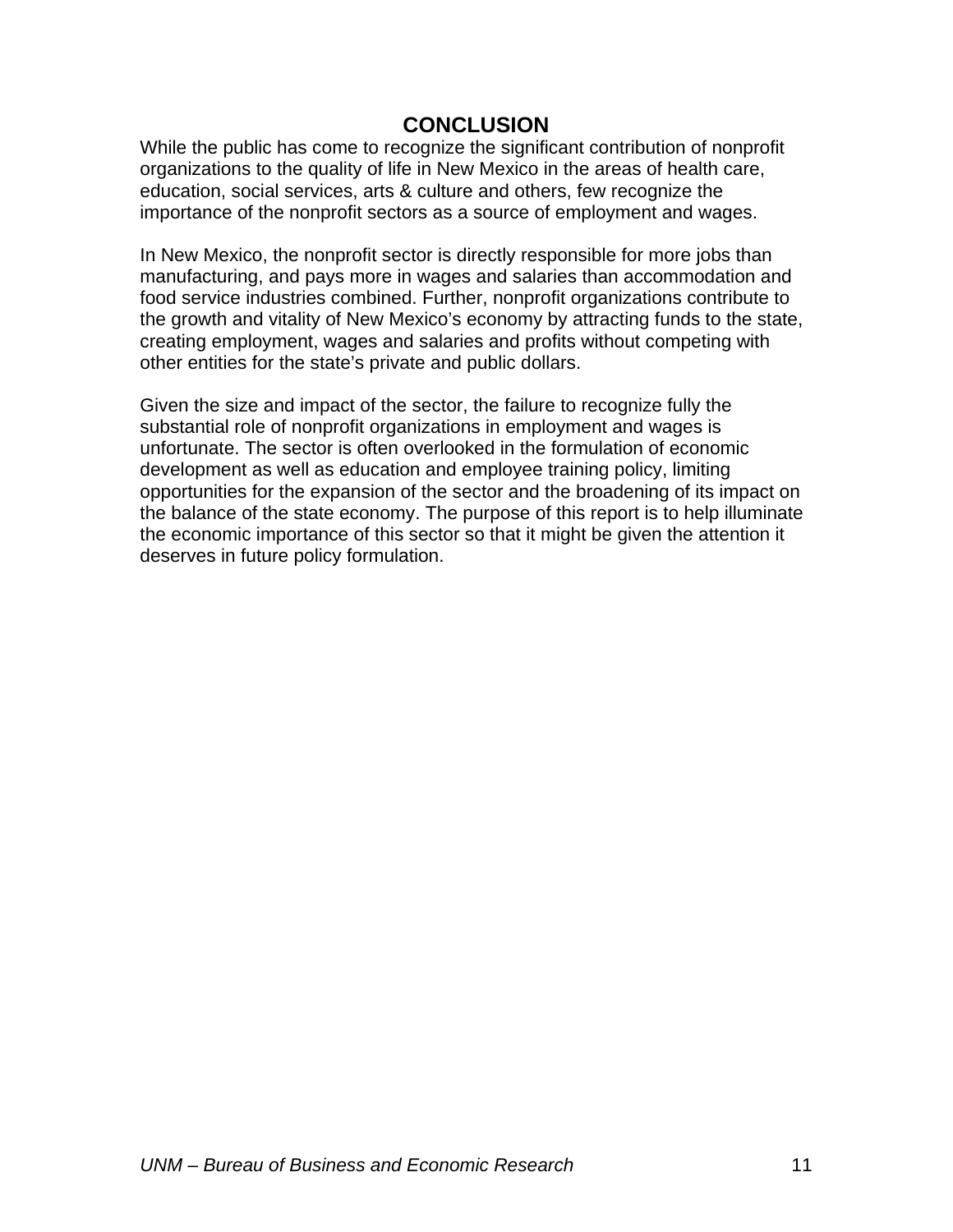# <span id="page-20-0"></span>**APPENDIX A: SOURCE OF DATA AND COVERAGE WITHIN THE NONPROFIT SECTOR**

The source of employment and wage data used in this study is the Covered Employment and Wages Program, jointly operated by the US Bureau of Labor Statistics and State Employment Security Agencies. The program, commonly known as the ES-202 program, provides comprehensive wage and employment information by establishment for employees covered by state Unemployment Insurance (UI) laws and federal workers covered by the Unemployment Compensation for Federal Employees Program. The data on state-insured workers are compiled from quarterly contribution reports submitted by employers subject to New Mexico law. Employment data pertaining to the federal government are obtained from similarly required reports submitted by the various government installations in New Mexico.

Nationally, approximately 98 percent of all wage and salary civilian workers are included in the ES-202 program. Those excluded from the program include selfemployed and family workers, employees of religious organizations, railroad workers, small-scale agriculture, domestic service, crewmembers on small vessels, state and local government elected officials, and insurance and real estate agents who receive payment solely by commission. Within the non-profit sector, the most significant exclusions are religious organizations. These organizations may elect UI coverage, and would therefore be included in the data, but in New Mexico few such organizations have elected coverage. By IRS regulation, self-employed workers cannot claim nonprofit status, and their exclusion from the ES-202 program dataset does not affect the completeness of coverage.

ES-202 employment data measures the number of employees for the pay period that includes the 12th day of each month as reported by the employer. Both parttime and full-time employees are included in the data set. If a person holds two jobs, that person is counted twice in the data set. Wages are reported quarterly, and include bonuses, stock options, the cash value of meals and lodging, and tips and other gratuities. In this report, data is annualized for analysis. Employment is the average of the 12 monthly reportings, and wages is the total of the four quarterly reports.

Nonprofit organizations were identified as those that have been granted exemption from the federal income tax under Section 501(c)(3) or any of 25 other subsections of the 1986 Internal Revenue Code. The employment data for nonprofit organizations were identified by matching the Federal Employer Identification Numbers (FEINs) of firms in the New Mexico ES-202 system with the FEINs of firms that have registered with the IRS for tax-exempt status. New Mexico tax-exempt firms were identified using the Exempt Organization Master File (EOMF), which is a listing of all organizations exempt from taxation under section 501(c) of the Internal Revenue Code. The file is cumulative; information on new organizations is added to the file on an ongoing basis and an effort is made to delete defunct organizations. The file includes the name, address, and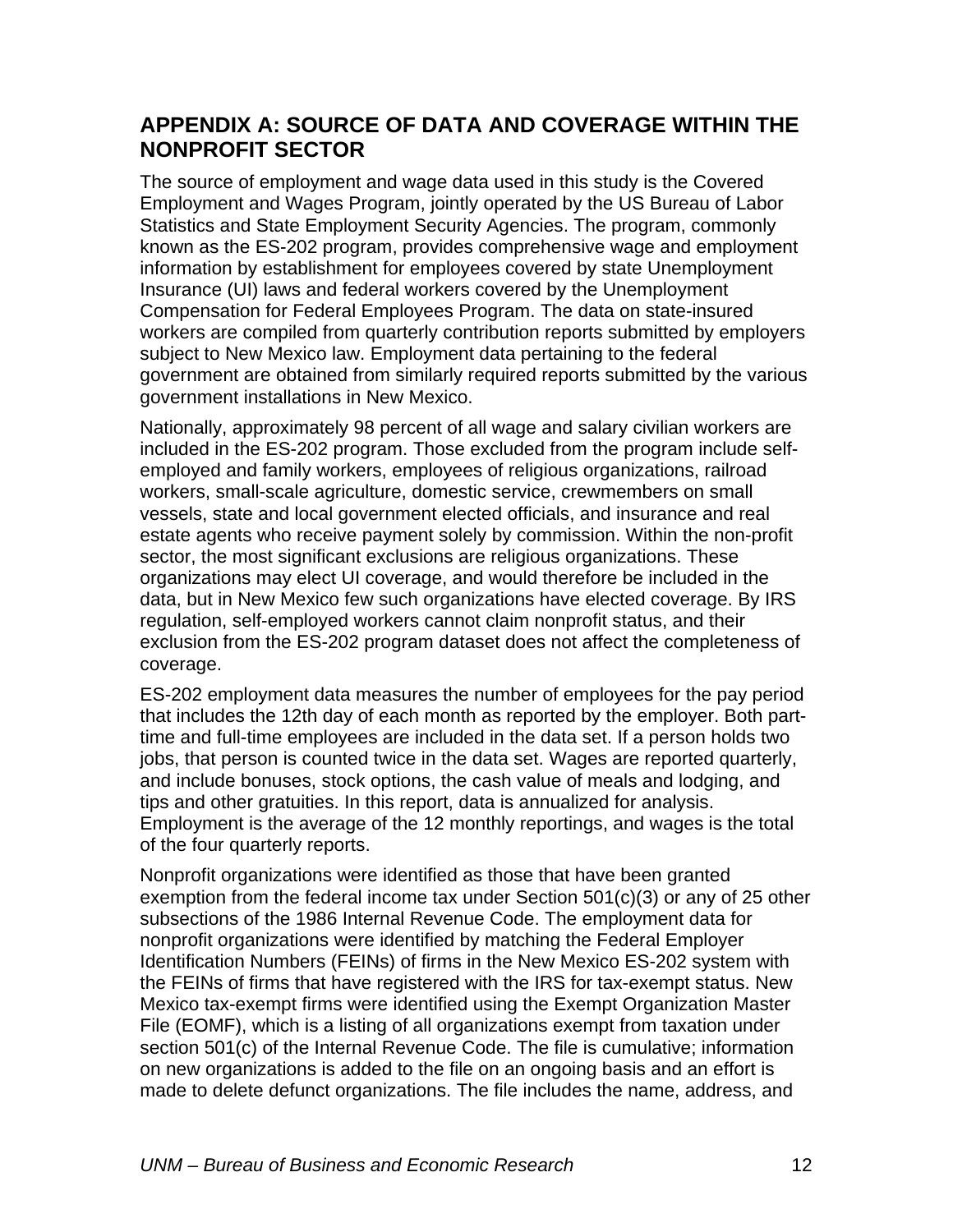zip code of the organization, the Federal Employer Identification Number, and the exact Internal Revenue Code subsection under which the organization has claimed tax exemption. By matching the FEINs in the EOMF with those on the ES-202 data set, it is possible to identify all nonprofit entities in the state registered with the IRS, including not only the 501(c)(3)s, the so-called "charitable" portion of the tax-exempt universe, but other types of tax-exempt organizations as well, such as social clubs, trade associations, civic organizations, and cooperatively-owned businesses.

This study covers the 2003 calendar year, the most recent year for which complete data is available.

## **Organizations Excluded from this Analysis**

As described, this study includes only private tax-exempt organizations with receipts of \$25,000 or more with employees in New Mexico. To be explicit, this analysis does not include any of the following:

- Public sector entities, including federal, state, county and municipal governments; public universities, colleges and technical institutes; public hospitals and medical centers, including UNM's Health Sciences Center; and public enterprises, such as water services and aviation facilities managed under Albuquerque's Enterprise Funds.
- Religious organizations, which are not required to file with the I.R.S. for 501(c) tax-exempt status. Under this grouping, organizations such as religious schools, Salvation Army, Goodwill Industries and other charitable institutions administered by religious organizations are exempt.
- Los Alamos National Laboratories, which operates under the University of California's tax-exempt status.

## **Other Measures of Nonprofit Activities in New Mexico**

There are several other sources of information on nonprofit organizations in New Mexico, each using a unique and non-comparable methodology. The office of New Mexico's Attorney General maintains a Registry of Charitable Organizations that operate in the state. The purpose of the registry is to provide the Attorney General with information needed to oversee charities that operate or solicit contributions in the state; to provide information and assistance to individuals who serve as directors, officers, volunteers, fundraisers, accountants and attorneys for charitable organizations; and to provide the public with certain information on registered charities and their professional fundraisers. The registry includes more than 4,200 organizations, and does not include most religious and educational organizations. The list is significantly larger than that used in this study for three principal reasons. First, the Attorney General's list includes 1,711 organizations (or 40% of the total) that are located outside the state. The principal function of these organizations in New Mexico is fundraising, and thus these organizations have a negative economic impact in the state. Second, the Attorney General's registry includes a large but undetermined number of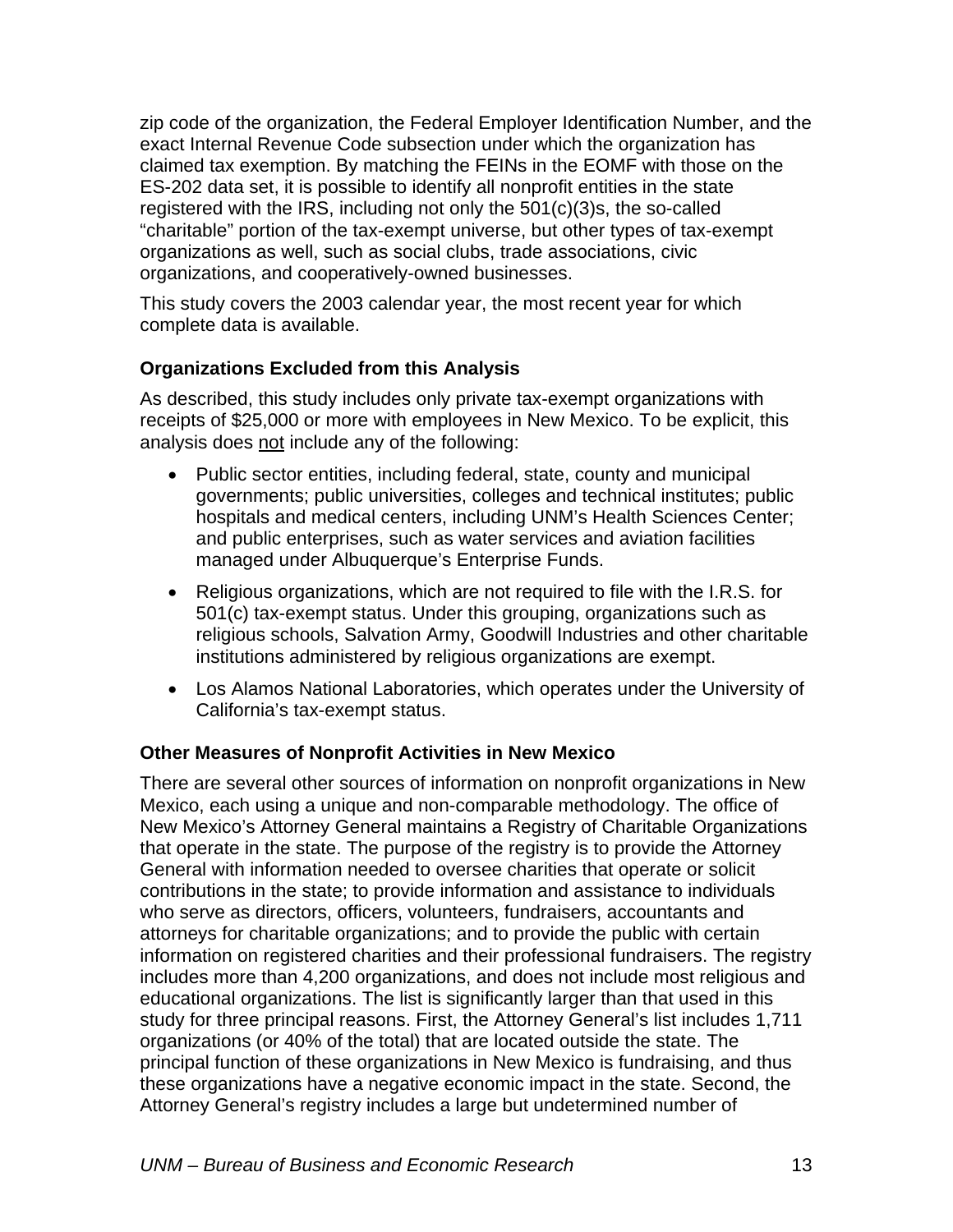organizations without employees, who are, therefore, not included in the ES-202 database that is the basis of this study. Finally, the registry includes an undetermined number of organizations no longer active in the state. A small random phone survey indicated that as many as one-quarter of the organizations included in the Attorney General's registry were no longer in operation.

The National Center for Charitable Statistics (NCCS) at the Urban Institute provides access to a list of organizations that have received 501(c) (tax-exempt) status by the Internal Revenue Service. According to NCCS, there are 6,556 organizations located in New Mexico with tax-exempt status. The NCCS database also identifies 2,614 tax-exempt organizations in New Mexico that have filed IRS forms 990 (including 990-EZ and 990-PF). Religious organizations and organizations with less than \$25,000 in gross receipts are not required to file 990 forms (although they may opt to file for disclosure purposes), thus accounting for the substantial difference between the 6,556 tax exempt organizations and the 2,614 organizations filing 990 forms with the IRS. The number of tax-exempt organizations filing 990 forms is greater than the 1,913 included in this study because not all organizations that file 990 forms have employees covered by the Unemployment Insurance (ES-202) program.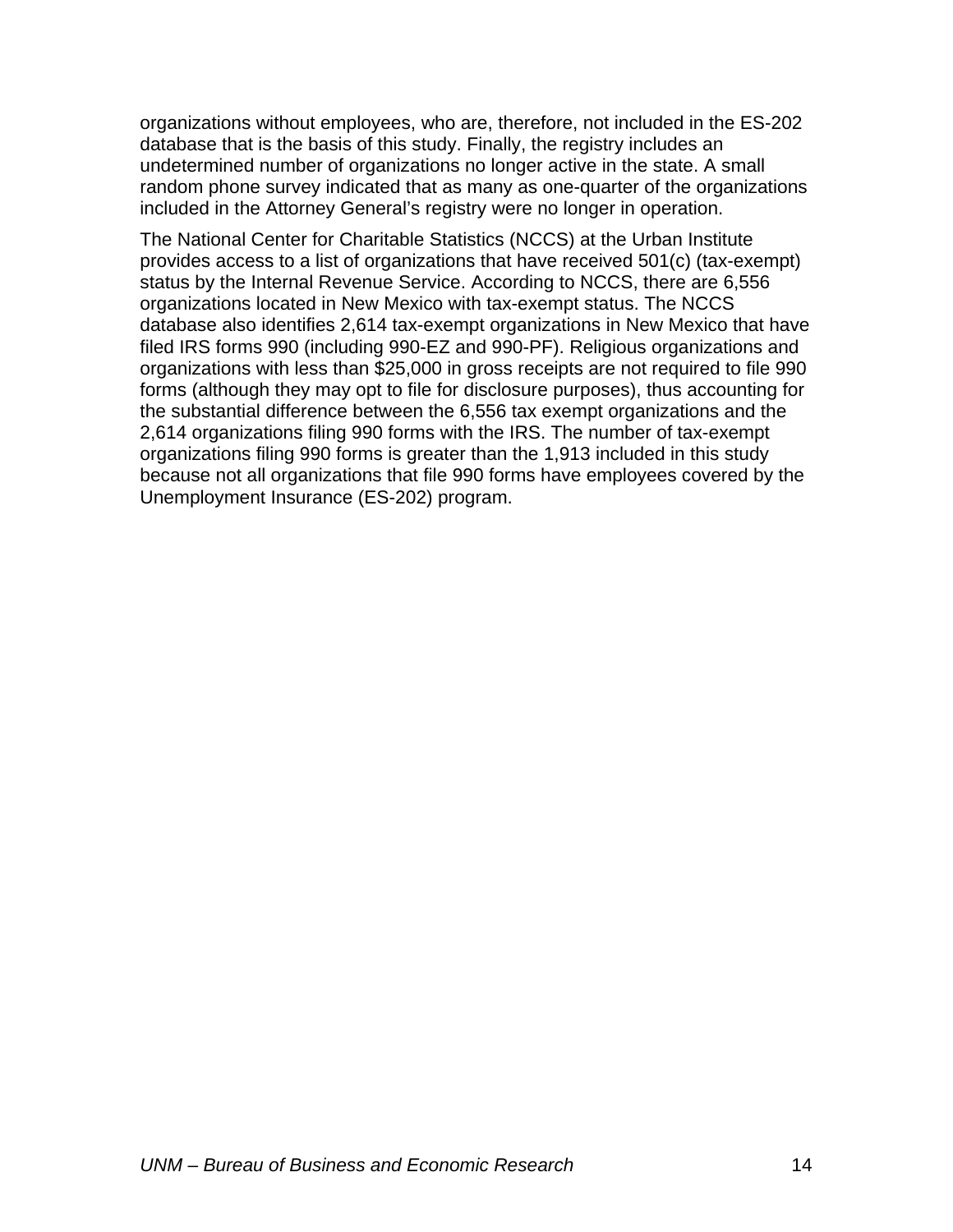## **APPENDIX B: DETAILED TABLES**

#### **TABLE B.1**

#### **NONPROFIT ORGANIZATIONS BY COUNTY AND SECTOR, IN NEW MEXICO, 2003.**

|                    | <b>Population</b> | Per Capita<br><b>Income</b><br>(000s) | Advocacv                | Arts $\&$<br>Culture | <b>Education</b>         | Grant-<br>makers        | <b>Health</b><br>Care | <b>Member</b><br>Orgs | Science &<br>Research | <b>Social</b><br><b>Services</b> | Coop<br>Owned           | Grand<br><b>Total</b>   |
|--------------------|-------------------|---------------------------------------|-------------------------|----------------------|--------------------------|-------------------------|-----------------------|-----------------------|-----------------------|----------------------------------|-------------------------|-------------------------|
| <b>Bernalillo</b>  | 582,461           | \$30,064                              | 38                      | 38                   | 57                       | 30                      | 55                    | 179                   | 12                    | 180                              | 17                      | 606                     |
| <b>Catron</b>      | 3,453             | \$16,303                              | $\mathbf{1}$            |                      |                          |                         | $\blacksquare$        |                       |                       | $\overline{2}$                   |                         | 5                       |
| <b>Chaves</b>      | 61,393            | \$21,714                              | $\overline{2}$          | $\boldsymbol{2}$     | $\overline{2}$           | 6                       | 7                     | 19                    |                       | 18                               | 5                       | 61                      |
| <b>Cibola</b>      | 27,261            | \$16,926                              | $\mathbf{1}$            | $\mathbf{1}$         | $\overline{\mathbf{4}}$  |                         | 5                     | 5                     |                       | 12                               | $\mathbf{1}$            | 29                      |
| <b>Colfax</b>      | 13,938            | \$22,496                              | 1                       | $\overline{2}$       | 3                        |                         | $\overline{2}$        | 11                    |                       | 11                               | 4                       | 34                      |
| Curry              | 45,175            | \$24,721                              | $\overline{2}$          | $\blacksquare$       |                          |                         | 5                     | 11                    |                       | 13                               | 3                       | 36                      |
| De Baca            | 2,089             | \$21,449                              |                         |                      |                          |                         | 1                     |                       |                       | 1                                | $\overline{2}$          | $\overline{\mathbf{4}}$ |
| Dona Ana           | 182,551           | \$20,756                              | $\overline{7}$          | $\overline{7}$       | 10                       | $\overline{2}$          | 14                    | 27                    | 3                     | 41                               | 12                      | 123                     |
| Eddy               | 51,418            | \$24,628                              | 3                       | $\blacksquare$       | $\mathbf{1}$             | $\overline{2}$          | 11                    | 19                    |                       | 14                               | 12                      | 63                      |
| Grant              | 29,842            | \$19,190                              | $\overline{\mathbf{4}}$ |                      | 5                        |                         | 3                     | 10                    |                       | 13                               | $\mathbf{1}$            | 36                      |
| <b>Guadalupe</b>   | 4,653             | \$14,455                              |                         | 1                    | $\mathbf{1}$             |                         | $\overline{2}$        | 3                     |                       | 3                                | 5                       | 15                      |
| <b>Harding</b>     | 758               | \$18,632                              |                         |                      |                          |                         | $\mathbf{2}$          |                       |                       | $\boldsymbol{2}$                 |                         | $\overline{\mathbf{4}}$ |
| Hidalgo            | 5,255             | \$17,370                              |                         |                      |                          |                         | 1                     |                       |                       | 5                                |                         | 6                       |
| Lea                | 55,774            | \$22,544                              | 3                       |                      | 3                        | $\overline{2}$          | $\overline{2}$        | 17                    |                       | 14                               | 6                       | 47                      |
| Lincoln            | 20,316            | \$20,976                              | $\boldsymbol{2}$        | 5                    |                          | 1                       | 9                     | 4                     |                       | 3                                | 5                       | 29                      |
| <b>Los Alamos</b>  | 18,711            | \$48,541                              | $\overline{2}$          | $\overline{7}$       |                          |                         | 6                     | 14                    |                       | $\overline{7}$                   | $\overline{\mathbf{4}}$ | 41                      |
| Luna               | 25,692            | \$17,145                              | $\mathbf{1}$            |                      |                          |                         | 1                     | 6                     |                       | 13                               | 2                       | 23                      |
| <b>McKinley</b>    | 72,614            | \$16,437                              | $\overline{2}$          |                      | 3                        |                         | 12                    | $\overline{7}$        |                       | 14                               | 5                       | 45                      |
| Mora               | 5,257             | \$15,867                              |                         |                      | 1                        | 1                       | 3                     |                       |                       | 4                                | 4                       | 13                      |
| <b>Otero</b>       | 62,058            | \$19,831                              |                         | $\mathcal{L}$        | $\overline{\mathcal{L}}$ | 4                       | 5                     | 10                    | $\mathcal{D}$         | 15                               | 6                       | 46                      |
| Ouav               | 9,637             | \$19,812                              |                         |                      |                          |                         | 6                     | 5                     |                       | $\boldsymbol{2}$                 | 4                       | <b>17</b>               |
| Rio Arriba         | 40.850            | \$20,720                              | $\mathbf{3}$            | $\mathcal{L}$        | 8                        |                         | 11                    | 8                     |                       | 16                               | $\Delta$                | 53                      |
| Roosevelt          | 18,247            | \$23,484                              |                         |                      | 1                        |                         | 3                     | $\boldsymbol{2}$      |                       | $\overline{\mathbf{4}}$          | 4                       | 14                      |
| <b>San Juan</b>    | 98,794            | \$25,523                              | $\overline{2}$          | $\overline{2}$       | 3                        |                         | $\overline{7}$        | 22                    |                       | 26                               | 13                      | 76                      |
| <b>San Miguel</b>  | 122,457           | \$21,124                              |                         |                      | 3                        |                         | 7                     | 7                     |                       | 10                               | $\overline{2}$          | 29                      |
| <b>Sandoval</b>    | 29,517            | \$19,956                              | $\overline{2}$          | $\overline{2}$       | $\overline{2}$           |                         | 4                     | 5                     |                       | 13                               | $7\phantom{.0}$         | 35                      |
| Santa Fe           | 136,694           | \$32,378                              | 18                      | 35                   | 43                       | 28                      | 27                    | 49                    | 8                     | 59                               | 14                      | 281                     |
| <b>Sierra</b>      | 13,113            | \$18,295                              |                         | $\blacksquare$       |                          |                         | 3                     | 5                     |                       | 6                                | $\blacksquare$          | 16                      |
| <b>Socorro</b>     | 18,178            | \$18,695                              | 1                       |                      | 1                        |                         | 4                     | $\overline{2}$        |                       | 3                                | $\mathbf{2}$            | 13                      |
| <b>Taos</b>        | 31.190            | \$21,694                              | 5                       | $\boldsymbol{9}$     | 5                        | $\overline{\mathbf{4}}$ | 9                     | 6                     |                       | 21                               | 5                       | 65                      |
| <b>Torrance</b>    | 16,830            | \$20,190                              |                         |                      |                          |                         | $\mathbf{2}$          |                       |                       | $\overline{2}$                   | 2                       | 6                       |
| Union              | 3,852             | \$26,372                              |                         | $\overline{2}$       |                          |                         |                       | $\overline{2}$        |                       | 3                                | $\blacksquare$          | 9                       |
| <b>Valencia</b>    | 68,534            | \$21,756                              |                         | 1                    | 1                        |                         | 4                     | 9                     |                       | 16                               | 2                       | 33                      |
| <b>Grand Total</b> | 1,878,562         | 24,995.41                             | 100                     | 122                  | 161                      | 84                      | 234                   | 465                   | 26                    | 566                              | 155                     | 1,913                   |

<span id="page-23-0"></span>Source: NMDOL, ES-202; calculations by BBER, 2005.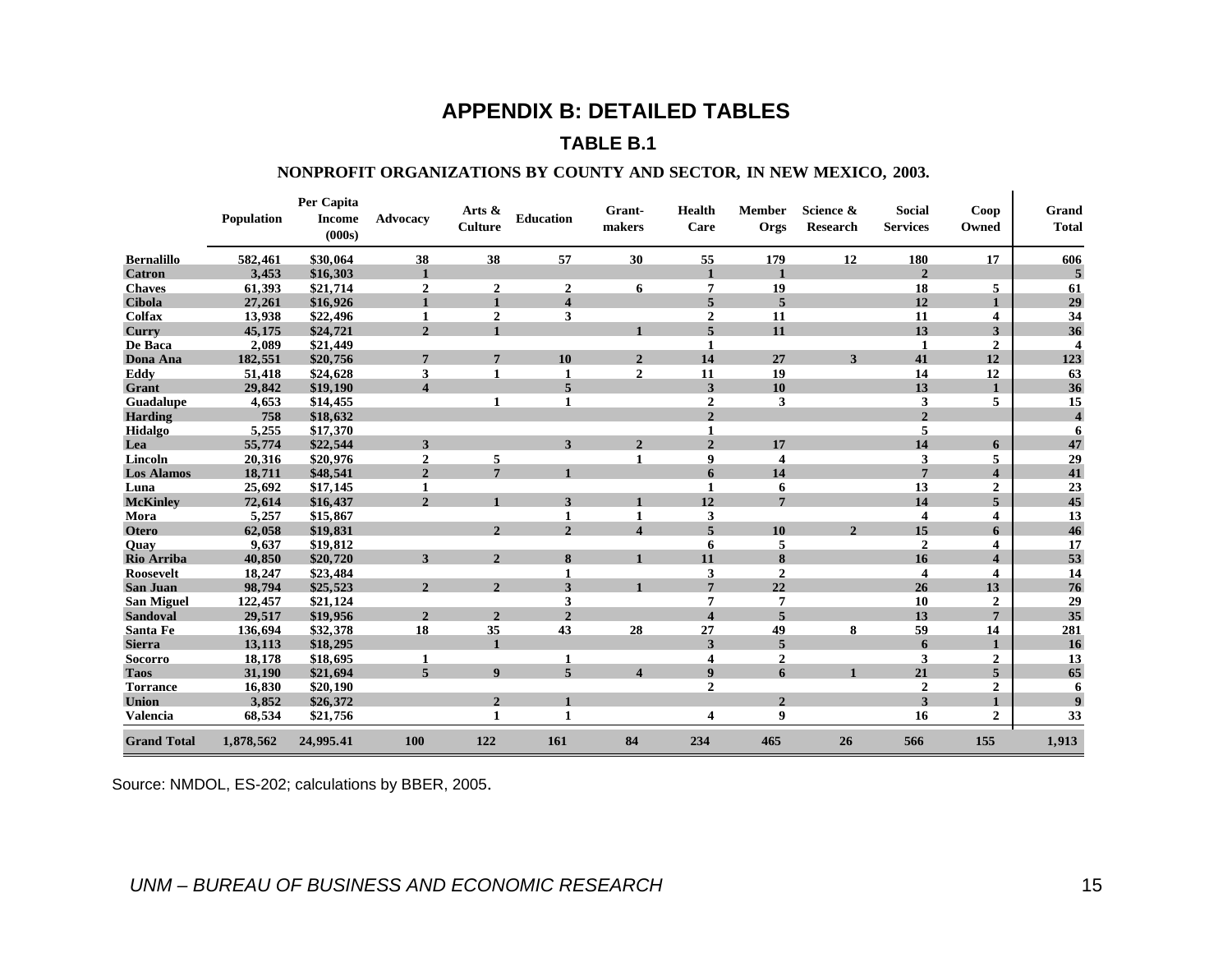## **TABLE B.2**

#### **NONPROFIT EMPLOYMENT BY COUNTY AND SECTOR, IN NEW MEXICO, 2003.**

|                    | Population | Per Capita<br>Income (000s) | Advocacy       | Arts &<br><b>Culture</b> | <b>Education</b> | Grant-<br>makers | Health<br>Care          | <b>Member</b><br>Orgs | Science &<br><b>Research</b> | Social<br><b>Services</b> | Coop<br>Owned | Grand<br><b>Total</b> |
|--------------------|------------|-----------------------------|----------------|--------------------------|------------------|------------------|-------------------------|-----------------------|------------------------------|---------------------------|---------------|-----------------------|
| <b>Bernalillo</b>  | 582,461    | \$30,064                    | 286            | 337                      | 1,596            | 185              | 6,774                   | 1,733                 | 386                          | 4.060                     | 445           | 15,801                |
| <b>Catron</b>      | 3.453      | \$16,303                    | 19             |                          |                  |                  | 11                      | $\overline{2}$        |                              | 6                         |               | 38                    |
| <b>Chaves</b>      | 61,393     | \$21,714                    | 14             | 20                       | 10               | 25               | 123                     | 149                   |                              | 334                       | 21            | 695                   |
| <b>Cibola</b>      | 27,261     | \$16,926                    | $\overline{2}$ | 3                        | 176              |                  | 176                     | 253                   |                              | 127                       | 47            | 783                   |
| Colfax             | 13,938     | \$22,496                    | 3              | 3                        | 30               |                  | 65                      | 48                    |                              | 89                        | 24            | 263                   |
| Curry              | 45,175     | \$24,721                    | 22             | 61                       |                  | $\overline{2}$   | 779                     | 79                    |                              | 373                       | 30            | 1,346                 |
| De Baca            | 2,089      | \$21,449                    |                |                          |                  |                  | 14                      |                       |                              | 1                         | 7             | 22                    |
| Dona Ana           | 182,551    | \$20,756                    | 52             | 19                       | 123              | 3                | 1,537                   | 193                   | 15                           | 1,345                     | 47            | 3,333                 |
| Eddy               | 51,418     | \$24,628                    | 12             | $\overline{2}$           | 1                | 3                | 815                     | 190                   |                              | 483                       | 113           | 1,617                 |
| Grant              | 29,842     | \$19,190                    | 19             |                          | 71               |                  | 30                      | 43                    |                              | 210                       | 3             | 376                   |
| Guadalupe          | 4,653      | \$14,455                    |                | 5                        | 4                |                  | 31                      | 4                     |                              | 13                        | 20            | 77                    |
| <b>Harding</b>     | 758        | \$18,632                    |                |                          |                  |                  | $\overline{\mathbf{4}}$ |                       |                              | 3                         |               | $7\phantom{.0}$       |
| Hidalgo            | 5,255      | \$17,370                    |                |                          |                  |                  | 77                      |                       |                              | 30                        |               | 107                   |
| Lea                | 55,774     | \$22,544                    | 6              |                          | 223              | 13               | 169                     | 120                   |                              | 264                       | 178           | 973                   |
| Lincoln            | 20,316     | \$20,976                    | 8              | 78                       |                  | 1                | 358                     | 14                    |                              | 69                        | 58            | 586                   |
| <b>Los Alamos</b>  | 18,711     | \$48,541                    | 23             | 41                       | 8                |                  | 168                     | 176                   |                              | 65                        | 81            | 562                   |
| Luna               | 25,692     | \$17,145                    | 5              |                          |                  |                  | 21                      | 47                    |                              | 93                        | 32            | 199                   |
| <b>McKinley</b>    | 72,614     | \$16,437                    | 6              | $\overline{\mathbf{4}}$  | 132              | 3                | 983                     | 39                    |                              | 424                       | 100           | 1,690                 |
| Mora               | 5,257      | \$15,867                    |                |                          | -1               | 14               | 98                      |                       |                              | 16                        | 51            | 180                   |
| <b>Otero</b>       | 62,058     | \$19,831                    |                | 6                        | 157              | 10               | 707                     | 105                   | $\overline{\phantom{a}}$     | 299                       | 17            | 1,307                 |
| Quay               | 9.637      | \$19,812                    |                |                          |                  |                  | 143                     | 20                    |                              | 36                        | 9             | 208                   |
| Rio Arriba         | 40,850     | \$20,720                    | 30             | 15                       | 60               | 16               | 711                     | 36                    |                              | 367                       | 129           | 1,363                 |
| Roosevelt          | 18,247     | \$23,484                    |                |                          | $\overline{2}$   |                  | 149                     | $\boldsymbol{9}$      |                              | 177                       | 75            | 412                   |
| <b>San Juan</b>    | 98,794     | \$25,523                    | 44             | 16                       | 234              | $\overline{7}$   | 1,651                   | 196                   |                              | 445                       | 79            | 2,672                 |
| <b>San Miguel</b>  | 122,457    | \$21,124                    |                |                          | 120              |                  | 318                     | 24                    |                              | 99                        | 6             | 567                   |
| <b>Sandoval</b>    | 29,517     | \$19,956                    | 12             | 6                        | 11               |                  | 100                     | 33                    |                              | 172                       | 38            | 372                   |
| Santa Fe           | 136,694    | \$32,378                    | 118            | 358                      | 1,804            | 152              | 2,325                   | 341                   | 118                          | 736                       | 217           | 6,168                 |
| <b>Sierra</b>      | 13,113     | \$18,295                    |                | 3                        |                  |                  | 141                     | 41                    |                              | 68                        | 17            | 270                   |
| <b>Socorro</b>     | 18,178     | \$18,695                    | 3              |                          | 3                |                  | 214                     | 7                     |                              | 38                        | 39            | 304                   |
| <b>Taos</b>        | 31,190     | \$21,694                    | 25             | 46                       | 21               | 31               | 723                     | 22                    | 3                            | 279                       | 109           | 1,258                 |
| <b>Torrance</b>    | 16,830     | \$20,190                    |                |                          |                  |                  | 14                      |                       |                              | 12                        | 81            | 107                   |
| <b>Union</b>       | 3,852      | \$26,372                    |                | 3                        |                  |                  |                         | $\Delta$              |                              | 49                        | 18            | 74                    |
| <b>Valencia</b>    | 68,534     | \$21,756                    |                | 4                        | $\overline{2}$   |                  | 67                      | 30                    |                              | 477                       | 6             | 585                   |
| <b>Grand Total</b> | 1,878,562  | 24,995.41                   | 708            | 1,030                    | 4,790            | 464              | 19,497                  | 3,955                 | 526                          | 11,256                    | 2,095         | 44,321                |

Source: NMDOL, ES-202; calculations by BBER, 2005.